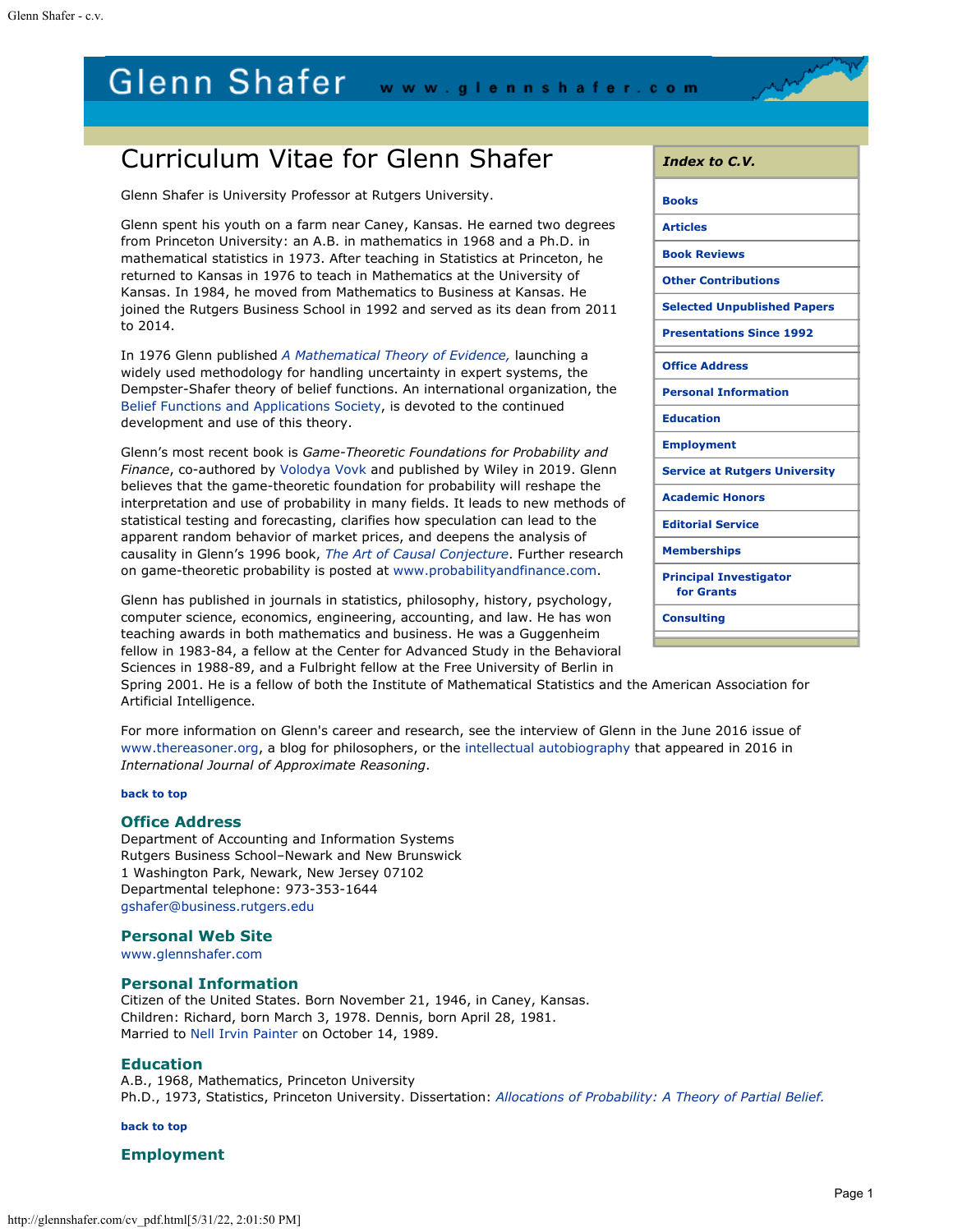| 1968-69      | Peace Corps, Afghanistan                                                      |
|--------------|-------------------------------------------------------------------------------|
|              | High school geometry teacher                                                  |
| 1973-76      | Department of Statistics, Princeton University                                |
|              | Assistant Professor                                                           |
| 1976-84      | Department of Mathematics, University of Kansas                               |
|              | Assistant Professor, 1976-78                                                  |
|              | Associate Professor, 1978-83                                                  |
|              | Professor, 1983-84                                                            |
| 1984-92      | School of Business, University of Kansas                                      |
|              | Professor, 1984-87                                                            |
|              | Ronald G. Harper Distinguished Professor, 1988-92                             |
| 1992-Present | Department of Accounting and Information Systems, Rutgers Business School     |
|              | Distinguished Professor, 1992-Present                                         |
|              | Board of Governors Professor since 2004                                       |
| 1996-Present | Visiting Professor, Computer Learning Research Centre, Department of Computer |
|              | Science, Royal Holloway College, University of London                         |
| 2015-Present | University Professor, Rutgers University                                      |
|              |                                                                               |

# <span id="page-1-0"></span>**Service at Rutgers University**

- Appointments and Promotions Committee, Rutgers Business School. Member 1994-96, 1997-99, and 2009- 2010. Chair 1995-96 and 1998-99.
- MBA Curriculum Task Force, Rutgers Business School, 1995-96. Organized the first major revision of the school's MBA curriculum in over ten years.
- Director, Rutgers Ph.D. in Management Program, 1997-2000 and 2003-2010. Reorganized the program's curriculum and its advising, admission, and funding policies.
- Promotion Review Committee, Rutgers University. Member 2001-2006.
- Dean, Rutgers Business School Newark and New Brunswick, January 2011 to December 2014.

#### **[back to top](#page-0-4)**

#### <span id="page-1-1"></span>**Academic Honors**

- National Merit Scholar, 1964-68
- NSF Doctoral Fellow, 1970-73
- NSF Postdoctoral Fellow, 1978-79
- Guggenheim Fellow, 1983-84
- Fellow, Center for Advanced Study in the Behavioral Sciences, 1988-89
- Fellow, Institute of Mathematical Statistics, 1990
- Fellow, American Association for Artificial Intelligence, 1992
- Fulbright Fellow, Berlin, Germany, Spring 2001
- [Gorenstein Award](http://glennshafer.com/assets/downloads/reward.pdf) for Research and Service at Rutgers University, 2004
- [Honorary doctorate in economics](http://glennshafer.com/prague.html), University of Economics, Prague, 2009
- Kampé de Feriet Award, International Conference on Information Processing and Management of Uncertainty in Knowledge-Based Systems, Cádiz, Spain, June 2018
- Sarton Medal, University of Ghent. December 2018
- Volume 141 of *International Journal of Approximate Reasoning:* "Probability and Statistics: Foundations and History. In honor of Glenn Shafer," February 2022

### <span id="page-1-2"></span>**Editorial Service**

- Advisory Board, *[International Journal of Approximate Reasoning](http://www.sciencedirect.com/science/journal/0888613X)*, 1986-
- Editorial Board, *[International Journal of Intelligent Systems](http://www3.interscience.wiley.com/journal/36062/home)*, 1986-2022
- Editorial Board, *[Electronic Journal for History of Probability and Statistics](http://www.jehps.net/)*, 2005-2013
- Associate Editor, [Statistical Science](https://imstat.org/sts/), 2008-
- Associate Editor[,](http://www.amstat.org/PUBLICATIONS/jasa/index.cfm?fuseaction=main) *[Journal of the American Statistical Association](http://www.amstat.org/PUBLICATIONS/jasa/index.cfm?fuseaction=main)*, 1980-82
- Associate Editor, *[Knowledge Engineering Review](http://www.journals.cup.org/action/displayJournal?jid=KER)*, 1994-1998
- Reviewer for *[Mathematical Reviews](http://www.ams.org/mathscinet/)*, 1979-81
- Referee for journals in accounting, artificial intelligence, engineering, information science, management science, mathematical psychology, physics, probability and statistics, and philosophy of science

#### **[back to top](#page-0-4)**

#### <span id="page-1-3"></span>**Memberships**

- American Accounting Association
- American Association for Artificial Intelligence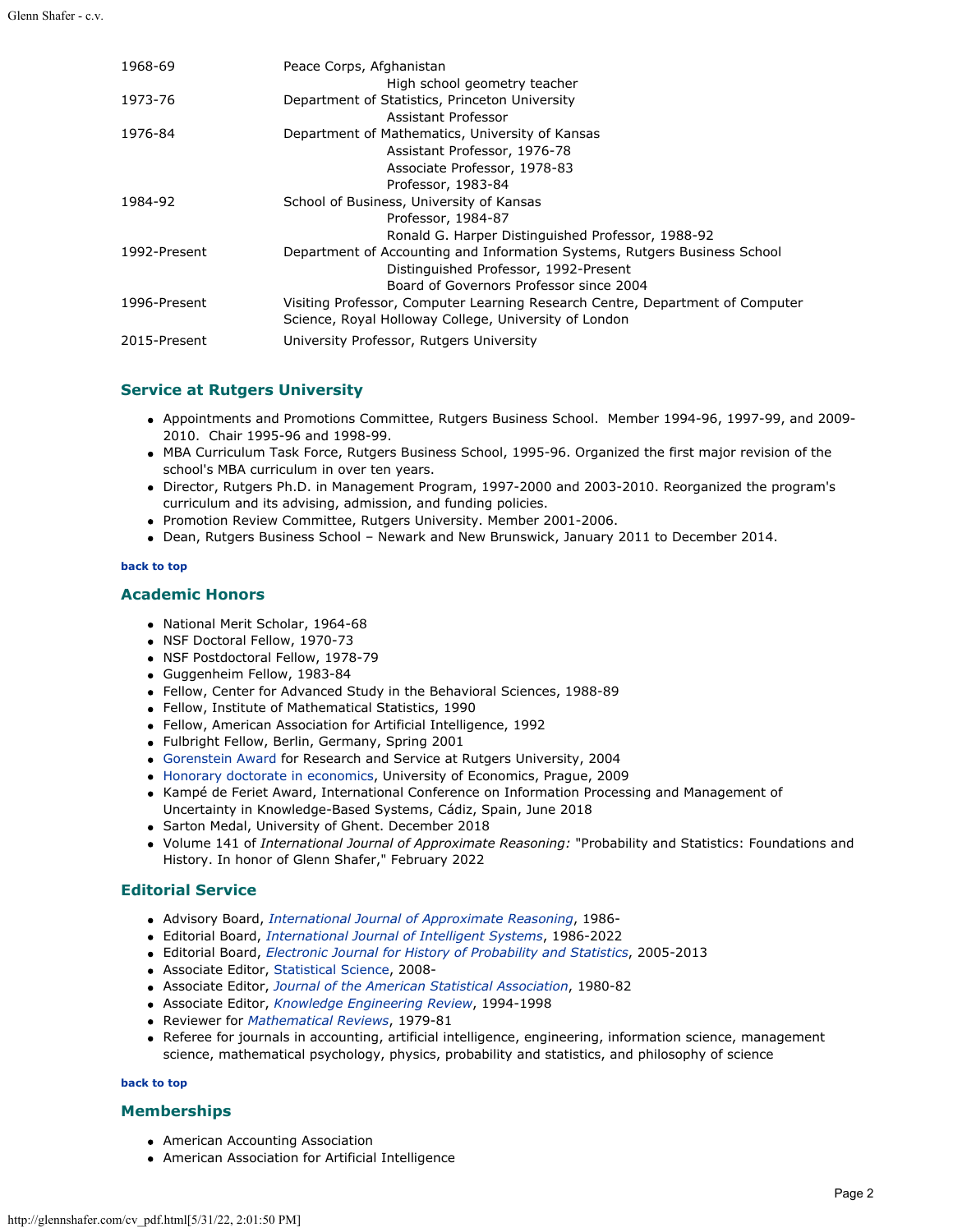- American Statistical Association
- Bachelier Finance Society
- History of Science Society
- Institute of Mathematical Statistics

## <span id="page-2-2"></span>**Principal Investigator for Grants**

- National Science Foundation, GP43248 (1974-76), "The assessment of statistical evidence," \$13,200
- National Science Foundation, MCS7801887 (1978-79), "Studies in probable and statistical inference," \$7,705
- National Science Foundation, MCS8002213 (1980-83), "Studies in probable and statistical inference," \$34,344
- National Science Foundation, MCS8301282 (1983-86), "Studies in probable and statistical inference," \$30,000
- National Endowment for the Humanities, HL2067384 (1984-85), "Translation of Bernoulli's *Ars Conjectandi*," \$21,000
- National Science Foundation, IST8405210 (1984-86), "Belief functions and fuzzy sets," \$82,375
- Subcontract under Office of Naval Research, NOOO1485K0492 (1985-87), "Theory and applications of belief functions," \$72,276
- Peat, Marwick, Mitchell Research Opportunities in Auditing (1986-87), "An interactive tool for managing uncertainty in expert systems for auditing," \$109,320. With Prakash Shenoy and Rajendra Srivastava
- United Telecommunications and Kansas Advanced Technology Commission (1986-88), "Expert system research and development," \$120,540. With Kenneth O. Cogger
- National Science Foundation, IST8610293 (1986-89), "Belief functions in artificial intelligence," \$255,197
- National Science Foundation, IRI8902444 (1989-91), "Belief functions in artificial intelligence," \$181,715. With Prakash Shenoy
- National Science Foundation, SBE9213674 (1992-95), "The unity and diversity of probability." \$80,000
- National Science Foundation, (1999-2002), "The representation of causality for auditing." \$338,114

#### **[back to top](#page-0-4)**

### <span id="page-2-3"></span>**Consulting**

SRI International, Decision Sciences Consortium, BMD Corporation, Exxon Production Research, Allied Bendix, General Motors, Educational Testing Service, BDO Seidman

#### **Teaching Awards**

- Nominee, Hope Undergraduate Teaching Award, University of Kansas, 1979 and 1983
- G. Bailey Price Award for Outstanding Teaching of Graduate Mathematics, Department of Mathematics, University of Kansas, 1983
- Mentor Award from the University of Kansas Business School Doctoral Students Association, 1987, 1992

#### **[back to top](#page-0-4)**

# Publications

#### <span id="page-2-0"></span>**Books**

- 1. *[A Mathematical Theory of Evidence](http://glennshafer.com/books/amte.html)*[.](http://glennshafer.com/books/amte.html) Princeton University Press, 1976.
- 2. *[Readings in Uncertain Reasoning](http://glennshafer.com/books/rur.html)* (with [Judea Pearl](http://bayes.cs.ucla.edu/jp_home.html)). Morgan Kaufmann, 1990.
- 3. *[Probabilistic Expert Systems.](http://glennshafer.com/books/pes.html)* SIAM, 1996.
- 4. *[The Art of Causal Conjecture.](http://glennshafer.com/books/acc.html)* MIT Press, 1996.
- 5. *[Probability and Finance: It's Only a Game!](http://www.probabilityandfinance.com/)* (with [Vladimir Vovk](http://www.cs.rhul.ac.uk/%7evovk/)) Wiley, 2001. A Japanese translation, by Kei Takeuchi and Masayuki Kumon, was published by [Iwanami Shoten](http://www.iwanami.co.jp/english/index.html) in 2006.
- 6. *[Algorithmic Learning in a Random World,](http://www.alrw.net/)* by Vladimir Vovk, Alex Gammerman, and Glenn Shafer. Springer, 2005.
- 7. *[Game-Theoretic Foundations for Probability and Finance](http://www.probabilityandfinance.com/2019_book/index.html)* (with Vladimir Vovk). Wiley, May 2019.

# **[back to top](#page-0-4)**

# <span id="page-2-1"></span>**Articles**

- 1. [A theory of statistical evidence.](http://glennshafer.com/assets/downloads/TheoryofStatisticalEvidence-1976.pdf) *Foundations of Probability Theory, Statistical Inference, and Statistical Theories of Science*, Vol. II, pp. 365-436. W. L. Harper and C. A. Hooker, eds., Reidel. 1976.
- 2. Non-additive probabilities in the work of Bernoulli and Lambert. *Archive for History of Exact Sciences* **19** 309-370. 1978. Reprinted as Chapter 6 of *Classic Works of the Dempster-Shafer Theory of Belief Function*, edited by Ronald Yager and Liping Liu, Springer, 2008.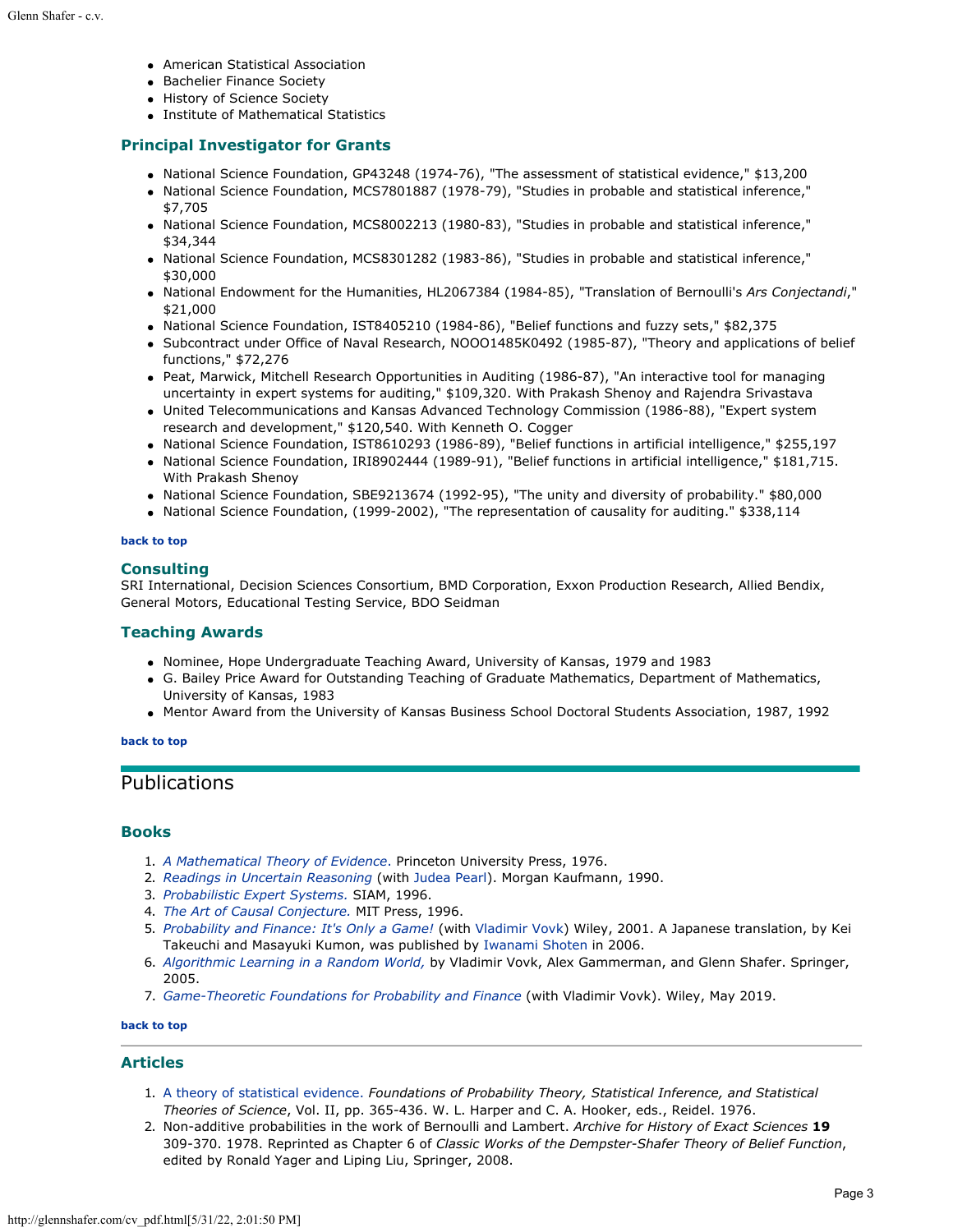- 3. Allocations of probability. *Annals of Probability* **7** 827-839. 1979. Reprinted as Chapter 7 of Classic Works of the Dempster-Shafer Theory of Belief Functions, edited by Ronald Yager and Liping Liu, Springer, 2008.
- 4. Reliability described by belief functions (with A. M. Breipohl). *Proceedings 1979 Annual Reliability and Maintainability Symposium, IEEE*, pp. 23-27. 1981.
- 5. [Constructive probability](http://glennshafer.com/assets/downloads/articles/article05_constructive.pdf). *Synthese* **48** 1-60. 1981. Reprinted as Chapter 9 of Classic Works of the Dempster-Shafer Theory of Belief Functions, edited by Ronald Yager and Liping Liu, Springer, 2008.
- 6. Jeffrey's rule of conditioning. *Philosophy of Science* **48** 337-363. 1981.
- 7. [Two theories of probability](http://glennshafer.com/assets/downloads/articles/article07_TwoTheories1981.pdf), *PSA 1978*, Vol. 2, pp. 441-464. Peter D. Asquith and Ian Hacking, eds. Philosophy of Science Association, East Lansing, Michigan. 1981.
- 8. Lindley's paradox (with discussion). *Journal of the American Statistical Association* **77** 325-351. 1982.
- 9. [Belief functions and parametric models \(with discussion\)](http://glennshafer.com/assets/downloads/articles/article09_belief3.pdf). *Journal of the Royal Statistical Society, Series B* **44** 322-352. 1982. Reprinted as Chapter 10 of Classic Works of the Dempster-Shafer Theory of Belief Functions, edited by Ronald Yager and Liping Liu, Springer, 2008.
- 10. [Bayes's two arguments for the rule of conditioning](http://glennshafer.com/assets/downloads/articles/article10_bayes2argumts.pdf). *Annals of Statistics* **10** 1075-1089. 1982.
- 11. Belief functions. *Encyclopedia of Statistical Sciences* **1** 209. S. Kotz and N. L. Johnson, eds., Wiley. 1982.
- 12. The Bernoullis. *Encyclopedia of Statistical Sciences* **1** 214-219. S. Kotz and N. L. Johnson, eds., Wiley. 1982.
- 13. Adjusting P-values to account for selection over dichotomies (with Ingram Olkin). *Journal of the American Statistical Association* **78** 674-678. 1983.
- 14. [A subjective interpretation of conditional probability](http://glennshafer.com/assets/downloads/articles/article14_subjective.pdf). *Journal of Philosophical Logic* **12** 453-466. 1983.
- 15. Johann Heinrich Lambert. *Encyclopedia of Statistical Sciences* **4** 466-468. S. Kotz and N.L. Johnson, eds., Wiley. 1985.
- 16. Miller's paradox. *Encyclopedia of Statistical Sciences* **5** 502-503. S. Kotz and N. L. Johnson, eds., Wiley. 1985.
- 17. Moral certainty. *Encyclopedia of Statistical Sciences* **5** 623-624. S. Kotz and N. L. Johnson, eds., Wiley. 1985.
- 18. Nonadditive probability. *Encyclopedia of Statistical Sciences* **6** 271-276. S. Kotz and N. L. Johnson, eds., Wiley. 1985.
- 19. [Languages and designs for probability judgment](http://glennshafer.com/assets/downloads/articles/article19_languages.pdf) (with Amos Tversky). *Cognitive Science* **9** 309-339. 1985. Reprinted in *Decision Making,* edited by David Bell, Howard Raiffa, and Amos Tversky, Cambridge University Press, 1988, pp. 237-265. Reprinted as Chapter 13 of Classic Works of the Dempster-Shafer Theory of Belief Functions, edited by Ronald Yager and Liping Liu, Springer, 2008.
- 20. [Hierarchical evidence.](http://glennshafer.com/assets/downloads/articles/article20_hierarchical.pdf) *Proceedings of the Second Conference on Artificial Intelligence Applications, Miami Beach, December 11-13, 1985*, pp. 16-21. IEEE Computer Society Press.
- 21. [Conditional probability \(with discussion\).](http://glennshafer.com/assets/downloads/articles/article21_conditional.pdf) *International Statistical Review* **53** 261-277. 1985.
- 22. [Propagating belief functions with local computations](http://glennshafer.com/assets/downloads/articles/article22_belief2.pdf) (with Prakash Shenoy). *IEEE Expert* **1:3** 43-52. 1986.
- 23. [The combination of evidence](http://glennshafer.com/assets/downloads/articles/article23_combo.pdf). *International Journal of Intelligent Systems* **1** 155-179. 1986.
- 24. [Probability judgment in artificial intelligence](http://glennshafer.com/assets/downloads/articles/article24_probability.pdf). *Uncertainty in Artificial Intelligence,* pp. 127-135. J. F. Lemmer and L. N. Kanal, eds., North-Holland. 1986.
- 25. [Savage revisited \(with discussion\)](http://glennshafer.com/assets/downloads/articles/article25_savage.pdf). *Statistical Science* **1** 463-501. 1986. Reprinted in *Decision Making,* edited by David Bell, Howard Raiffa, and Amos Tversky, Cambridge University Press, 1988, pp. 193-234.
- 26. [The construction of probability arguments \(with discussion\)](http://glennshafer.com/assets/downloads/articles/article26_construction88.pdf). *Boston University Law Review* **66** 799-823. 1986. Reprinted in *Probability and Inference in the Law of Evidence*, edited by Peter Tillers, Kluwer, 1988, pp. 185-204.
- 27. [Probability judgment in artificial intelligence and expert systems \(with discussion\)](http://glennshafer.com/assets/downloads/articles/article27_probjudgment.pdf). *Statistical Science* **2** 3- 44. 1987.
- 28. [Belief functions and possibility measures.](http://glennshafer.com/assets/downloads/articles/article28_belief1.pdf) *The Analysis of Fuzzy Information*, *Vol. 1: Mathematics and Logic*, pp. 51-84. James C. Bezdek, ed., CRC Press. 1987.
- 29. [Implementing Dempster's rule for hierarchical evidence](http://glennshafer.com/assets/downloads/articles/article29_dempster.pdf) (with Roger Logan). *Artificial Intelligence* **33** 272- 298. 1987. Reprinted as Chapter 18 of Classic Works of the Dempster-Shafer Theory of Belief Functions, edited by Ronald Yager and Liping Liu, Springer, 2008.
- 30. [Propagating belief functions in qualitative Markov trees](http://glennshafer.com/assets/downloads/articles/article30_belief4.pdf) (with Prakash Shenoy and Khaled Mellouli). *International Journal of Approximate Reasoning* **1** 349-400. 1987.
- 31. [Modifiable combining functions](http://glennshafer.com/assets/downloads/articles/article31_modifiable.pdf) (with Paul Cohen and Prakash Shenoy). *AI EDAM (Artificial Intelligence for Engineering Design, Analysis, and Manufacturing)* **1** 47-57. 1987.
- 32. [Qualitative Markov networks](http://glennshafer.com/assets/downloads/articles/article32_markov.pdf) (with Khaled Mellouli and Prakash Shenoy). *Uncertainty in Knowledge-Based Systems*, B. Bouchon and R. R. Yager, eds, pp. 69-74. Springer-Verlag. 1987.
- 33. Saint Petersburg paradox. *Encyclopedia of Statistical Sciences* **8** 865-870. S. Kotz and N. L. Johnson, eds., Wiley. 1988.
- 34. Sharp null hypotheses. *Encyclopedia of Statistical Sciences* **8** 433-436. S. Kotz and N. L. Johnson, eds., Wiley. 1988.
- 35. [Propagation of belief functions: A distributed approach](http://glennshafer.com/assets/downloads/articles/article35_propagation.pdf) (with Prakash Shenoy and Khaled Mellouli). *Uncertainty in Artificial Intelligence* **2** 325-335. J. F. Lemmer and L. N. Kanal, eds. North-Holland. 1988.
- 36. [Evidential reasoning using DELIEF](http://glennshafer.com/assets/downloads/articles/article36_evidential.pdf) (with Debra Zarley and Yen-Teh Hsia). *AAAI-88; Proceedings of the Seventh National Conference on Artificial Intelligence*, pp. 205-209. 1988.
- 37. [Auditor's Assistant: A knowledge-engineering tool for audit decisions](http://glennshafer.com/assets/downloads/articles/article37_auditor.pdf) (with Prakash Shenoy and Rajendra Srivastava). *Proceedings of the 1988 Touche-Ross/ University of Kansas Symposium*, pp. 61-84. 1988.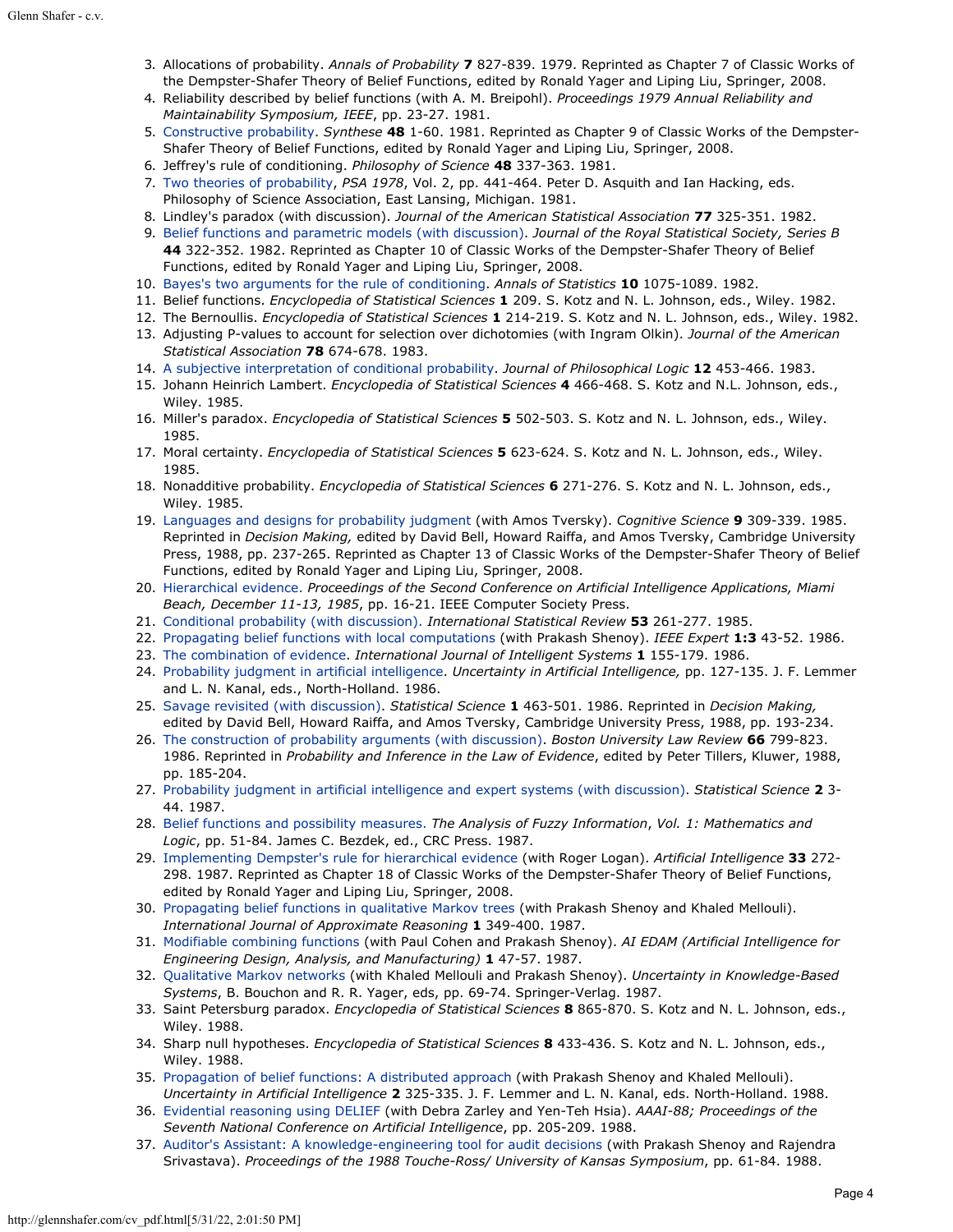- 38. [An axiomatic framework for Bayesian and belief-function propagation](http://glennshafer.com/assets/downloads/articles/article38_axiomatic.pdf) (with Prakash Shenoy). *Proceedings of the Fourth Workshop on Uncertainty in Artificial Intelligence*, pp. 307-314, Minneapolis, MN, 1988.
- 39. [The unity of probability. P](http://glennshafer.com/assets/downloads/articles/article39_unity.pdf)p. 95-126 of *Acting Under Uncertainty: Multidisciplinary Conceptions*, edited by George von Furstenberg, Kluwer (Boston), 1990.
- 40. Perspectives on the theory and practice of belief functions. *International Journal of Approximate Reasoning* **4** 323-362. 1990. [PREPUBLICATION VERSION](http://glennshafer.com/assets/downloads/articles/article40.pdf)
- 41. [The Bayesian and belief-function formalisms: A general perspective for auditing](http://glennshafer.com/assets/downloads/articles/article41_bayesian.pdf) (with Rajendra Srivastava and with discussion). *Auditing: A Journal of Practice and Theory*, Volume 9 Supplement, 110-148, 1990.
- 42. Probability propagation (with Prakash Shenoy). *Annals of Mathematics and Artificial Intelligence* **2** 327-352. 1990. [PREPUBLICATION VERSION](http://glennshafer.com/assets/downloads/articles/article42.pdf)
- 43. Axioms for probability and belief-function propagation (with Prakash Shenoy). *Uncertainty in Artificial Intelligence* **4**, pp. 169-198. R. D. Shachter, T. S. Levitt, L. N. Kanal, and J. F. Lemmer, eds. North-Holland, 1990. [PREPUBLICATION VERSION](http://glennshafer.com/assets/downloads/articles/article43.pdf). Reprinted as Chapter 20 of Classic Works of the Dempster-Shafer Theory of Belief Functions, edited by Ronald Yager and Liping Liu, Springer, 2008.
- 44. The unity and diversity of probability (with discussion). *Statistical Science* **5** 435-462. 1990. [PREPUBLICATION VERSION](http://glennshafer.com/assets/downloads/articles/article44.pdf)
- 45. Why should statisticians be interested in artificial intelligence? Pp. 16-58 of *Proceedings of the Fifth Annual Conference on Making Statistics More Effective in Schools of Business*, University of Kansas, June 1-2, 1990, edited by Steven Hillmer and Lawrence A. Sherr. [PREPUBLICATION VERSION](http://glennshafer.com/assets/downloads/articles/article45.pdf)
- 46. What is probability? In *Perspectives on Contemporary Statistics*, edited by David C. Hoaglin and David S. Moore. Mathematical Association of America, MAA Notes Number 21, pp. 93-105. 1992. [PREPUBLICATION](http://glennshafer.com/assets/downloads/articles/article46.pdf) [VERSION](http://glennshafer.com/assets/downloads/articles/article46.pdf)
- 47. Belief-function formulas for audit risk (with Rajendra P. Srivastava). *The Accounting Review* **67** 249-283. 1992. [PREPUBLICATION VERSION](http://glennshafer.com/assets/downloads/articles/article47.pdf). Reprinted as Chapter 23 of Classic Works of the Dempster-Shafer Theory of Belief Functions, edited by Ronald Yager and Liping Liu, Springer, 2008.
- 48. The Dempster-Shafer theory. Pp. 330-331 of *Encyclopedia of Artificial Intelligence*, Second Edition, Stuart C. Shapiro, editor. Wiley. 1992. [PREPUBLICATION VERSION](http://glennshafer.com/assets/downloads/articles/article48.pdf)
- 49. Can the various meanings of probability be reconciled? Pp. 165-196 of *A Handbook for Data Analysis in the Behavioral Sciences: Methodological Issues*, edited by Gideon Keren and Charles Lewis. Lawrence Erlbaum, Hillsdale, New Jersey, 1993. [PREPUBLICATION VERSION](http://glennshafer.com/assets/downloads/articles/article49.pdf)
- 50. The early development of mathematical probability. Pp. 1293-1302 of *Companion Encyclopedia of the History and Philosophy of the Mathematical Sciences*, edited by I. Grattan-Guinness. Routledge, London, 1993. [PREPUBLICATION VERSION](http://glennshafer.com/assets/downloads/articles/article50.pdf)
- 51. Integrating statistical and non-statistical audit evidence using belief functions: A case of variable sampling (with Rajendra P. Srivastava). *International Journal of Intelligent Systems* **9** 519-539. 1994. [PREPUBLICATION VERSION](http://glennshafer.com/assets/downloads/articles/article51.pdf)
- 52. The subjective aspect of probability. Pp. 53-73 of *Subjective Probability*, edited by George Wright and Peter Ayton. Wiley, 1994. [PREPUBLICATION VERSION](http://glennshafer.com/assets/downloads/articles/article52.pdf)
- 53. Propagating beliefs in AND-trees (with Rajendra P. Srivastava and Prakash P. Shenoy). *International Journal of Intelligent Systems* **10** 647-664. 1995. [PREPUBLICATION VERSION](http://glennshafer.com/assets/downloads/articles/article53.pdf)
- 54. Philosophical foundations for causal networks. Pp. 3-12 of *Advances in Intelligent Computing*, edited by Bernadette Bouchon-Meunier, Ronald R. Yager, and Lotfi A. Zadeh. Springer Verlag, Lecture Notes in Computer Science 945. 1995. [PREPUBLICATION VERSION](http://glennshafer.com/assets/downloads/articles/article54.pdf)
- 55. The significance of Jacob Bernoulli's *Ars Conjectandi* for the philosophy of probability today. *Journal of Econometrics*. **75** 15-32. 1996. [PREPUBLICATION VERSION](http://glennshafer.com/assets/downloads/articles/article55.pdf)
- 56. Causal relevance. Pp. 187-208 of *Reasoning with Uncertainty in Robotics*, edited by Leo Dorst, Michiel van Lambalgen, and Frans Voorbraak. Springer Verlag, Lecture Notes in Artificial Intelligence 1093. 1996. [PREPUBLICATION VERSION](http://glennshafer.com/assets/downloads/articles/article56.pdf)
- 57. Vanishing tetrad differences and model structure (with Alexander Kogan and Peter Spirtes). *International Journal of Uncertainty, Fuzziness and Knowledge-Based Systems* **4** 209-224. 1996. [PREPUBLICATION](http://glennshafer.com/assets/downloads/articles/article57.pdf) [VERSION](http://glennshafer.com/assets/downloads/articles/article57.pdf). [RUTCOR RESEARCH REPORT](http://glennshafer.com/assets/downloads/tetrad.pdf)
- 58. The situation of causality. *Foundations of Science* **1** 543-563. 1996. [PREPUBLICATION VERSION](http://glennshafer.com/assets/downloads/articles/article58.pdf)
- 59. Lindley's paradox. *Encyclopedia of Biostatistics*, P. Armitage and T. Colton, eds., Wiley. 1997. [PREPUBLICATION VERSION](http://glennshafer.com/assets/downloads/articles/article59.pdf)
- 60. A logic of action, causality, and the temporal relations of events (with Richard Scherl). Pp. 89-96 of the *Proceedings of the Fifth International Workshop on Temporal Representation and Reasoning (Time-98)*, edited by Lina Khatib and Robert Morris. Los Alamitos, Calif.: IEEE Computer Society. 1998 [PREPUBLICATION VERSION](http://glennshafer.com/assets/downloads/articles/article60.pdf)
- 61. Mathematical foundations for probability and causality. Pp. 207-270 of *Mathematical Aspects of Artificial Intelligence*, edited by Frederick Hoffman. American Mathematical Society, Symposia in Applied Mathematics, Volume 55. 1998. [PREPUBLICATION VERSION](http://glennshafer.com/assets/downloads/articles/article61.pdf)
- 62. Causal logic*.* Pp. 711-719 of *Proceedings of the 13th European Conference on Artificial Intelligence (ECAI-98)*, edited by Henri Prade. Chichester: Wiley. 1998. [PREPUBLICATION VERSION](http://glennshafer.com/assets/downloads/articles/article62.pdf)
- 63. Causal conjecture. Pp. 17-32 of *Causal Models and Intelligent Data Management*, edited by Alex Gammerman. Springer. 1999. [PREPUBLICATION VERSION](http://glennshafer.com/assets/downloads/articles/article63.pdf)
- 64. The logic of events (with Peter R. Gillett and Richard Scherl). *Annals of Mathematics and Artificial*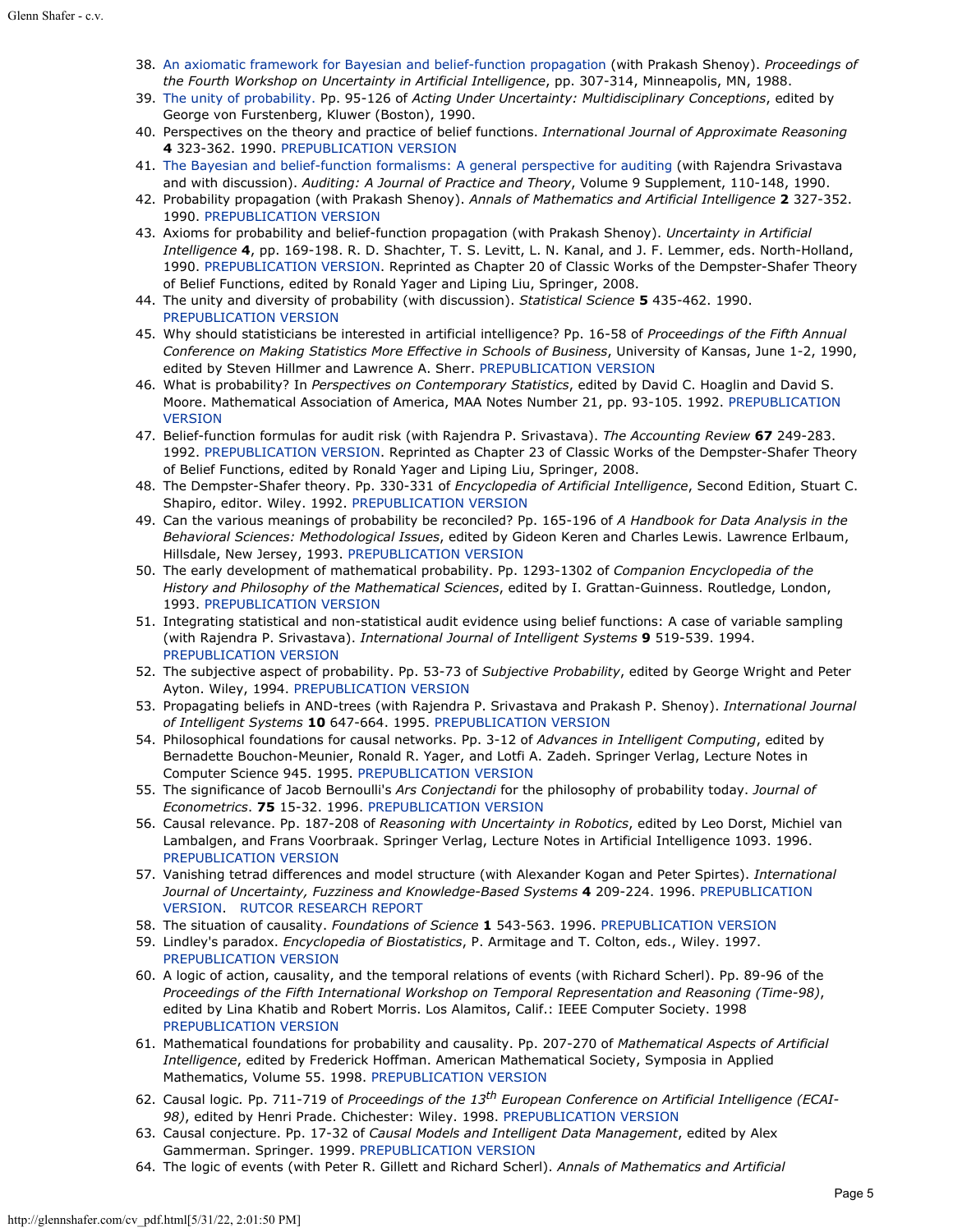*Intelligence* **28** 315-389. 2000. [PREPUBLICATION VERSION](http://glennshafer.com/assets/downloads/articles/article64_logic.pdf)

- 65. Causality and responsibility. *Cardozo Law Review* **22** 101-123. 2001. [PREPUBLICATION VERSION](http://glennshafer.com/assets/downloads/articles/article65_responsibility.pdf)
- 66. Nature's possibilities and expectations. Pp. 147-166 of *Probability Theory : Philosophy, Recent History and Relations to Science*, edited by Vincent F. Hendriks, Stig Andur Pedersen, and Kaus Frovin Jørgensen. Kluwer (Synthese Library, Vol. 297). 2001. [PREPUBLICATION VERSION](http://glennshafer.com/assets/downloads/articles/article66_nature.pdf)
- 67. A new understanding of subjective probability and its generalization to lower and upper prevision (with Peter R. Gillett and Richard Scherl). *International Journal of Approximate Reasoning*. **33** 1-49. 2003. [PREPUBLICATION VERSION](http://glennshafer.com/assets/downloads/articles/article67_gambles.pdf)
- 68. Kolmogorov's contributions to the foundations of probability (with Vladimir Vovk). *Problems of Information Transmission*. **39** 21-31. 2003. [PREPUBLICATION VERSION](http://glennshafer.com/assets/downloads/articles/article68.pdf)
- 69. Subjective Probability and Lower and Upper Prevision: A New Understanding (with Peter R. Gillett and Richard Scherl). Pp. 511-525 of ISIPTA '03: Proceedings of the Third International Symposium on Imprecise Probabilities and Their Applications, Lugano, Switzerland, edited by Jean-Marc Bernard, Teddy Seidenfeld, and Marco Zaffalon. Carleton Scientific 2003. [PREPUBLICATION VERSION](http://glennshafer.com/assets/downloads/articles/article69.pdf)
- 70. [Self-calibrating Probability Forecasting](http://glennshafer.com/assets/downloads/articles/article70_NIPS16.pdf) (with Vladimir Vovk and Ilia Nouretdinov). Pp. 1133-1140 of NIPS 2003: Advances in Neural Information Processing Systems 16 - Proceedings of the 2003 Conference (v. 16), edited by Sebastian Thrun, Lawrence K. Saul, Bernhard Schölkopf. MIT Press June 2004.
- 71. [Defensive forecasting](http://www.gatsby.ucl.ac.uk/aistats/fullpapers/224.pdf) (with Vladimir Vovk and Akimichi Takemura). In [AISTATS 2005: Proceedings of the](http://www.gatsby.ucl.ac.uk/aistats/proceedings.htm) [10th International Workshop on Artificial Intelligence and Statistics, Barbados, January 6-8, 2005](http://www.gatsby.ucl.ac.uk/aistats/proceedings.htm), edited by Robert Cowell and Zoubin Ghahramani, pp. 365-372. 2005.
- 72. [Defensive forecasting for linear protocols](http://www.springerlink.com/(4ie2hknvn004ijilwvrq2231)/app/home/contribution.asp?referrer=parent&backto=issue,35,36;journal,13,2245;linkingpublicationresults,1:105633,1) (with Vladimir Vovk, Ilia Nouretdinov, and Akimichi Takemura). In *Algorithmic Learning Theory: Proceedings of the 16th International Conference, ALT 2005, Singapore, October 8-11, 2005,* edited by Sanjay Jain, Hans Ulrich Simon, Etsuji Tomita. Lecture Notes in Computer Science, Volume 3734. Springer-Verlag. 2005. [RELATED WORKING PAPER.](http://www.probabilityandfinance.com/articles/10.pdf)
- 73. Good randomized sequential probability forecasting is always possible (with Vladimir Vovk). *Journal of the Royal Statistical Society, Series B*. 67 747-764. 2005. [RELATED WORKING PAPER](http://www.probabilityandfinance.com/articles/07.pdf)
- 74. [The sources of Kolmogorov's](http://glennshafer.com/assets/downloads/articles/article74.pdf) *[Grundbegriffe](http://glennshafer.com/assets/downloads/articles/article74.pdf)* [\(](http://glennshafer.com/assets/downloads/articles/article74.pdf)with Vladimir Vovk). *[Statistical Science](http://www.imstat.org/)* Vol. 21, No. 1, pp. 70- 98, 2006. [RELATED WORKING PAPER.](http://www.probabilityandfinance.com/articles/04.pdf)
- 75. The Game-Theoretic Framework for Probability. In [IPMU 2006:](http://ipmu2006.lip6.fr/) Proceedings of the 11th International Conference on Information Processing and Management of Uncertainty in Knowledge-Based Systems, Paris, July 2-7, 2006, pp. 3-10. 2006. [PREPUBLICATION VERSION.](http://glennshafer.com/assets/downloads/articles/article75_ipmutalk.pdf)
- 76. A probabilistic logic based on the acceptability of gambles (with Peter R. Gillett and Richard B. Scherl). *International Journal of Approximate Reasoning*. **44**(3) 281-300. 2007. [PREPUBLICATION VERSION.](http://glennshafer.com/assets/downloads/articles/article76_ProbLogIJAR.pdf)
- 77. From Cournot's principle to market efficiency. Pp. 55-95 of Augustin Cournot: Modelling Economics, edited by Jean-Philippe Touffut and published by Edward Elgar, 2007. The article also appeared in French, as "Du principe de Cournot au marche éfficient," pp. 83-132 of La Société du probable: Les mathématiques sociales après Augustin Cournot, edited by by Jean-Philippe Touffut and published by Albin Michel, 2007. [PREPUBLICATION VERSION.](http://glennshafer.com/assets/downloads/articles/article77_EFF.pdf)
- 78. The Game-Theoretic Capital Asset Pricing Model (with Vladimir Vovk). *International Journal of Approximate Reasoning* **49**(1) 175-197. September 2008. [Related Working Paper](http://www.probabilityandfinance.com/articles/01.pdf).
- 79. Game-Theoretic Probability and Defensive Forecasting. *Proceedings of the 2007 Winter Simulation Conference*, edited by S. G. Henderson, B. Biller, M.-H. Hsieh, J. Shortle, J. D. Tew, and R. R. Barton. [PREPUBLICATION VERSION](http://glennshafer.com/assets/downloads/articles/article79_wsc07shafer.pdf)
- 80. Defensive forecasting: How to use similarity to make forecasts that pass statistical tests. Pp. 215-147 of *Preferences and Similarities*, edited by Giacomo Della Riccia, Didier Dubois, Rudolf Kruse, and Hans-Joachim Lenz, CISM Series, SpringerWienNewYork, 2008. [RELATED WORKING PAPER](http://www.probabilityandfinance.com/articles/22.pdf)
- 81. [A Tutorial on Conformal Prediction](http://jmlr.csail.mit.edu/papers/volume9/shafer08a/shafer08a.pdf) (with Vladimir Vovk), *Journal of Machine Learning Research*. 9 (March) 371-421. 2008.
- 82. Portfolio Selection and Online Learning (with Tatsiana Levin). *[International Journal of Uncertainty,](http://www.worldscinet.com/cgi-bin/details.cgi?id=voliss:ijufks_1604&type=toc) [Fuzziness and Knowledge-Based Systems](http://www.worldscinet.com/cgi-bin/details.cgi?id=voliss:ijufks_1604&type=toc)* **16**(4) 437-473. August 2008.
- 83. [The education of Jean André Ville](http://www.jehps.net/juin2009/Shafer.pdf), [www.jehps.net](http://www.jehps.net/) (*Electronic Journal for History of Probability and Statistics*) **5**(2), June 2009.
- 84. [On the history of martingales in the study of randomness](http://www.jehps.net/juin2009/BienvenuShaferShen.pdf) (with Laurent Bienvenu and Alexander Shen) [www.jehps.net](http://www.jehps.net/) (*Electronic Journal for History of Probability and Statistics*) **5**(2), June 2009.
- 85. How to base probability theory on perfect-information games (with Vladimir Vovk and Roman. Chychyla), *Bulletin of the European Association for Theoretical Computer Science*, [Number 100](http://www.eatcs.org/images/bulletin/beatcs100.pdf), pp. 115-148, February 2010.
- 86. Predicting bond yields using defensive forecasting (with Sam Ring). Pp. 1257-1272 of *Handbook of Quantitative Finance and Risk Management,* edited by C. F. Lee, Alice C. Lee, and John Lee, Springer, 2010.
- 87. [A betting interpretation for probabilities and Dempster-Shafer degrees of belief.](http://arxiv.org/abs/1001.1653) *International Journal of Approximate Reasoning* **52** 127-136. 2011.
- 88. [The generality of the zero-one laws](http://arxiv.org/abs/0803.3679) (with Akimichi Takemura, Vladimir Vovk). *Annals of the Institute of Statistical Mathematics* **63** 873-885. 2011.
- 89. What does the arrest and release of Emile Borel and his colleagues in 1941 tell us about the German Occupation of France? (with Laurent Mazliak). *Science in Context* **24** 587-623. 2011. [PREPUBLICATION](http://glennshafer.com/assets/downloads/articles/article89_borel_revised_14feb2011.pdf) [VERSION](http://glennshafer.com/assets/downloads/articles/article89_borel_revised_14feb2011.pdf). [RELATED DOCUMENTS](http://glennshafer.com/assets/downloads/articles/borel_documents_11_January_2011.pdf)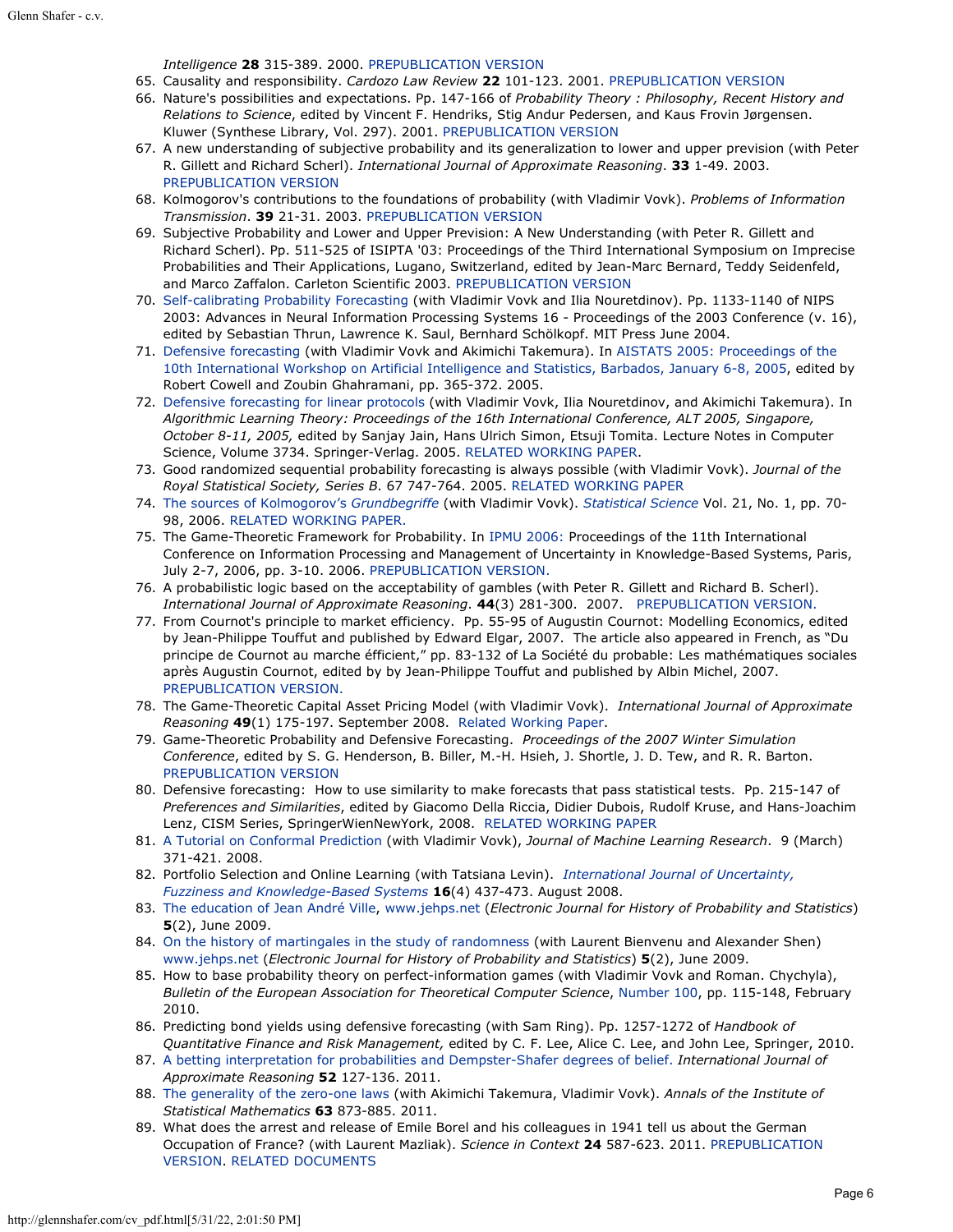- 90. [Test martingales, Bayes factors, and p-values](http://www.probabilityandfinance.com/articles/33.pdf) (with Alexander Shen, Nikolai Vereshchagin, and Vladimir Vovk). *Statistical Science* **26** 84-101. 2011.
- 91. [Insuring against loss of evidence in game-theoretic probability](http://www.probabilityandfinance.com/articles/34.pdf) (with A. Philip Dawid, Steven de Rooij, Alexander Shen, Nikolai Vereshchagin, and Vladimir Vovk). *Statistics and Probability Letters* **81** 157-162. 2011.
- 92. [Lévy's zero-one law in game-theoretic probability](http://www.springerlink.com/content/74t8375786628n24/) (with Vladimir Vovk and Akimichi Takemura). *Journal of Theoretical Probability* 25(1):1-24. DOI: 10.1007/s10959-011-0390-3. 2012.
- 93. The historian as unifier of probability's diversity. [www.jehps.net](http://www.jehps.net/) (*Electronic Journal for History of Probability and Statistics*) **9**(1), December 2013.
- 94. Game-theoretic probability (with Vladimir Vovk). Pp. 113-134 of *Introduction to Imprecise Probabilities,* edited by Thomas Augustin, Frank P. A. Coolen, Gert de Cooman, and Matthias C. M. Troffaes, Wiley, 2014.
- 95. Dempster's rule of combination. *International Journal of Approximate Reasoning* **79** 26-40. December 2016. [PREPUBLICATION VERSION.](http://glennshafer.com/assets/downloads/articles/article95_dempstersrule_120516.pdf)
- 96. Constructive decision theory. *International Journal of Approximate Reasoning* **79** 45-62. December 2016. [PREPUBLICATION VERSION.](http://glennshafer.com/assets/downloads/articles/article96_constructive-decision-theory.pdf)
- 97. The problem of dependent evidence. *International Journal of Approximate Reasoning* **79** 41-44. December 2016. [PREPUBLICATION VERSION](http://glennshafer.com/assets/downloads/articles/article97_problem-dependent-evidence.pdf).
- 98. *A Mathematical Theory of Evidence* turns 40. *International Journal of Approximate Reasoning* **79** 7-25. December 2016. [PREPUBLICATION VERSION](http://glennshafer.com/assets/downloads/MathTheoryofEvidence-turns-40.pdf).
- 99. Marie-France Bru and Bernard Bru on dice games and contracts. *Statistical Science* **33** 277-284. 2018. [PREPUBLICATION VERSON](http://glennshafer.com/assets/downloads/articles/article99_brus.pdf).
- 100. [Reconciling betting and measure.](http://glennshafer.com/assets/downloads/articles/article100_Prisme.pdf) *Prisme 36.* [Centre Cournot,](http://www.centre-cournot.org/index_en.html) October 2018.
- 101. [Pascal's and Huygens's game-theoretic foundations for probability.](http://glennshafer.com/assets/downloads/articles/article101_pascalhuygens.pdf) *Sartoniana* **32** 117-145. 2019
- 102. Comment: Illusions, Then and Now. *Statistical Science* **35**(2):173-174, 2020.
- 103. [Comment: On the history and limitations of probability updating.](http://dx.doi.org/10.1214/21-STS765A) *Statistical Science* **36**(2):191-195, 2021.
- 104. [Testing by betting: a strategy for statistical and scientific communication \(PREPUBLICATION VERSION\),](http://glennshafer.com/assets/downloads/articles/article104_jrss_shafer.pdf) with discussion and [response](http://glennshafer.com/assets/downloads/articles/article104_shafers-rss-response.pdf). *Journal of the Royal Statistics Society, Series A* **184**(2):407-478, 2021.
- 105. [Causal interpretation of graphical models](https://doi.org/10.1016/j.ijar.2021.12.014). *International Journal of Approximate Reasoning* **141** 179-182. 2022.
- 106. [The notion of event in probability and causality: Situating myself relative to Bruno de Finetti.](https://doi.org/10.1016/j.ijar.2021.12.015) *International Journal of Approximate Reasoning* **141** 171-178. 2022.
- 107. ["So much data. Who needs probability?" Have we been here before?](https://doi.org/10.1016/j.ijar.2021.12.016) *International Journal of Approximate Reasoning* **141** 183-189. 2022.

#### **[back to top](#page-0-4)**

#### <span id="page-6-0"></span>**Book Reviews**

- 1. Review of *The Emergence of Probability*, by Ian Hacking. *Journal of the American Statistical Association* **71** 519-521. 1976.
- 2. [Review of](http://glennshafer.com/assets/downloads/review02_BienaymeHeyde.pdf) *[I. J. Bienaymé: Statistical Theory Anticipated](http://glennshafer.com/assets/downloads/review02_BienaymeHeyde.pdf)*[, by C. C. Heyde and E. Seneta](http://glennshafer.com/assets/downloads/review02_BienaymeHeyde.pdf), *ISIS* **70** 329. 1979.
- 3. [Review of](http://glennshafer.com/assets/downloads/review03_enterpriseLevi.pdf) *[The Enterprise of Knowledge](http://glennshafer.com/assets/downloads/review03_enterpriseLevi.pdf)*[, by Isaac Levi.](http://glennshafer.com/assets/downloads/review03_enterpriseLevi.pdf) *Technometrics* **24** 164-165. 1982.
- 4. [Review of](http://glennshafer.com/assets/downloads/review04_decisionBerger.pdf) *[Statistical Decision Theory](http://glennshafer.com/assets/downloads/review04_decisionBerger.pdf)*[, by James O. Berger](http://glennshafer.com/assets/downloads/review04_decisionBerger.pdf). *Psychometrika* **47** 119. 1982.
- 5. [Review of](http://glennshafer.com/assets/downloads/review05_judgementKahneman.pdf) *[Judgment Under Uncertainty: Heuristics and Biases](http://glennshafer.com/assets/downloads/review05_judgementKahneman.pdf)*[, edited by D. Kahneman, P. Slovic, and A.](http://glennshafer.com/assets/downloads/review05_judgementKahneman.pdf) [Tversky.](http://glennshafer.com/assets/downloads/review05_judgementKahneman.pdf) *Journal of the American Statistical Association* **79** 223-224. 1984.
- 6. [Review of](http://glennshafer.com/assets/downloads/review06_utilityAllais.pdf) *[Expected Utility Hypotheses and the Allais Paradox](http://glennshafer.com/assets/downloads/review06_utilityAllais.pdf)*[, edited by M. Allais and O. Hagen.](http://glennshafer.com/assets/downloads/review06_utilityAllais.pdf) *Journal of the American Statistical Association* **79** 224-225. 1984.
- 7. [Review of](http://glennshafer.com/assets/downloads/review07_facesNalimov.pdf) *[Faces of Science](http://glennshafer.com/assets/downloads/review07_facesNalimov.pdf)*[, by V. V. Nalimov](http://glennshafer.com/assets/downloads/review07_facesNalimov.pdf). *Technometrics* **26** 292. 1984.
- 8. [Review of](http://glennshafer.com/assets/downloads/review08_statisHedges.pdf) *[Statistical Methods for Meta-Analysis](http://glennshafer.com/assets/downloads/review08_statisHedges.pdf)*[, by Larry V. Hedges and Ingram Olkin](http://glennshafer.com/assets/downloads/review08_statisHedges.pdf). *American Scientist* **75** 438. 1987.
- 9. Review of *The Empire of Chance*, by Gerd Gigerenzer et al. *Science* **247** 225. 1990. [PREPUBLICATION](http://glennshafer.com/assets/downloads/review9.pdf) [VERSION](http://glennshafer.com/assets/downloads/review9.pdf)
- 10. Review of *The Rise of Statistical Thinking, 1820-1900*, by Theodore M. Porter. *Annals of Science* **47** 207- 209. 1990. [PREPUBLICATION VERSION](http://glennshafer.com/assets/downloads/review10.pdf)
- 11. Review of *Influence Diagrams, Belief Nets, and Decision Analysis*, edited by R. M. Oliver and J. Q. Smith. *Journal of the American Statistical Association* **87** 585-586. 1992.
- 12. Review of *Probabilistic Reasoning in Intelligent Systems: Networks of Plausible Inference*, by [Judea Pearl](http://bayes.cs.ucla.edu/jp_home.html), *Representing and Reasoning with Probabilistic Knowledge: A Logical Approach to Probabilities*, by Fahiem Bacchus, and *Causation, Prediction, and Search*, by Peter Spirtes, Clark Glymour, and Richard Scheines. *Synthese* **104** 161-176. 1995. [PREPUBLICATION VERSION](http://glennshafer.com/assets/downloads/review12.pdf)
- 13. Review of *Creating Modern Probability*, by Jan von Plato. *Annals of Probability*. **26** 416-424. 1998. [PREPUBLICATION VERSION](http://glennshafer.com/assets/downloads/review13.pdf)
- 14. Review of *Operational Subjective Statistical Methods: A Mathematical, Philosophical, and Historical Introduction*, by Frank Lad. *Journal of the American Statistical Association* **94** 648-649. 1999. [PREPUBLICATION VERSION](http://glennshafer.com/assets/downloads/review14.pdf)
- 15. Review of *Scientific Reasoning: The Bayesian Approach*, by Colin Howson and Peter Urbach. *Journal of the*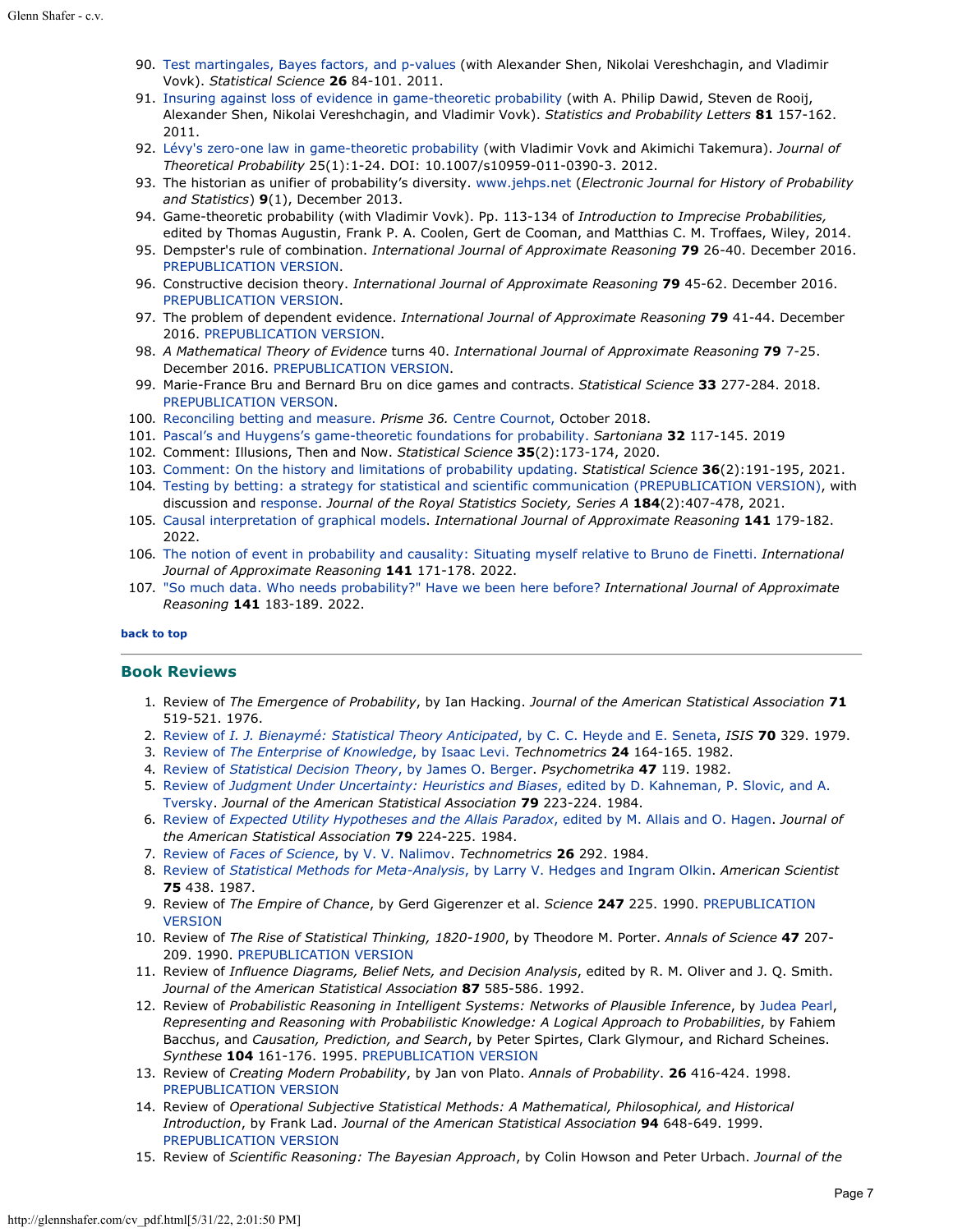#### **[back to top](#page-0-4)**

#### <span id="page-7-0"></span>**Other Contributions**

- 1. [Comment on "Scoring rules and the inevitability of probability," by D. V. Lindley](http://glennshafer.com/assets/downloads/other01_scoringLindley.pdf). *International Statistical Review* **50** 18-19. 1982.
- 2. [Comment on "Can human irrationality be experimentally demonstrated?" by L. J. Cohen](http://glennshafer.com/assets/downloads/other02_humanCohen.pdf). *The Behavioral and Brain Sciences* **6** 508-509. 1983.
- 3. [Comment on "Combining probability distributions," by C. Genest and J. V. Zidek](http://glennshafer.com/assets/downloads/other03_combiningGenest.pdf). *Statistical Science* **1** 135- 137. 1986.
- 4. [Comment on "A diagrammatic approach to evidence," by R. D. Friedman](http://glennshafer.com/assets/downloads/other04_diagramsFriedman.pdf). *Boston University Law Review* **66** 629-633. 1986.
- 5. [Comment on "An inquiry into computer understanding," by Peter Cheeseman](http://glennshafer.com/assets/downloads/other05_inquiryCheeseman.pdf). *Computational Intelligence* **4** 121-124. 1988.
- 6. [Comment on "Integration of Two Kinds of Expertise," by B. Chandrasekaran and Jesse Dillard](http://glennshafer.com/assets/downloads/other06_integrationChandra.pdf). *Auditor Productivity in the Year 2000; 1987 Proceedings of the Arthur Young Professors' Roundtable*. Andrew Bailey, ed., pp. 121-128. 1988.
- 7. [Comment on "Local computation with probabilities on graphical structures and their application to expert](http://glennshafer.com/assets/downloads/other07_localLauritzen.pdf) [systems," by S. L. Lauritzen and D. J. Spiegelhalter](http://glennshafer.com/assets/downloads/other07_localLauritzen.pdf). *Journal of the Royal Statistical Society, Series B* **50** 214. 1988.
- 8. Rejoinder to comments on "Perspectives on the theory and practice of belief functions." *International Journal of Approximate Reasoning* **6** 445-480. 1992. [PREPUBLICATION VERSION](http://glennshafer.com/assets/downloads/other8.pdf)
- 9. Foreword to *Advances in the Dempster-Shafer Theory of Evidence*, edited by Ronald R. Yager, Janusz Kacprzyk, and Mario Fedrizzi. Wiley, 1993. [PREPUBLICATION VERSION](http://glennshafer.com/assets/downloads/other9.pdf)
- 10. Comment on "A logic of probability, with applications to the foundations of statistics," by [V. G. Vovk](http://www.cs.rhul.ac.uk/%7evovk/), *Journal of the Royal Statistics Society, Series B* **55.** 1993. [PREPUBLICATION VERSION](http://glennshafer.com/assets/downloads/other10.pdf)
- 11. Advances in the understanding and use of conditional independence. (Introduction to a collection of articles.) *Annals of Mathematics and Artificial Intelligence* **21** 1-11. 1998. [PREPUBLICATION VERSION](http://glennshafer.com/assets/downloads/other11.pdf)
- 12. Comment on "Causal inference without counterfactuals", by A. P. Dawid. *Journal of the American Statistical Association* **95** 438-442. 2000. [PREPUBLICATION VERSION](http://glennshafer.com/assets/downloads/other12.pdf)
- 13. Comment on "Estimating causal effects," by George Maldonado and Sander Greenland. *International Journal of Epidemiology*. **31**(2) 434-5. 2002. [PREPUBLICATION VERSION](http://glennshafer.com/assets/downloads/other13.pdf)
- 14. Comments on "Constructing a Logic of Plausible Inference: A Guide to Cox's Theorem", by Kevin S. Van Horn. *International Journal of Approximate Reasoning* **35** 97-105. 2004. [PREPUBLICATION VERSION](http://glennshafer.com/assets/downloads/other14.pdf)
- 15. Comments on "A foundational justification for a weighted likelihood approach to inference", by R.J. Bowater. International Statistical Review **72** 331-334. 2004. [PREPUBLICATION VERSION](http://glennshafer.com/assets/downloads/other15.pdf)
- 16. Poisson, the Probability Calculus, and Public Education, by Bernard Bru. *[Electronic Journal for History of](http://www.jehps.net/) [Probability and Statistics](http://www.jehps.net/)* **1**(2). November 2005. (This is a translation into English by Glenn Shafer of "Poisson, le calcul des probabilités et l'instruction publique," on pp. 51-94 of Siméon Denis Poisson et la science de son temps, Michel Métivier, Pierre Costabel, and Pierre Dugac, eds., Editions de l'Ecole Polytechnique, Palaiseau, 1981.)
- 17. Comments on "Hedging Predictions in Machine Learning", by Alexander Gammerman and Vladimir Vovk. *The Computer Journal.* Volume 50, March, 2007 168-169. [PREPUBLICATION VERSION](http://www.glennshafer.com/assets/downloads/other17.pdf)
- 18. Foreword (with A. P. Dempster) on pp. ix-x of *Classic Works of the Dempster-Shafer Theory of Belief Functions*, Ronald Yager and Liping Liu (eds.), Springer 2008.
- 19. [Comments on Harman and Kulkarni's "Reliable Reasoning"](http://glennshafer.com/assets/downloads/other19_reliablereasoning.pdf), Abstracta, Special Issue III, pp. 10-17, 2009.
- 20. [Introduction to special issue on the history of martingales: The Splendors and Miseries of Martingales](http://www.jehps.net/juin2009/MazliakShafer.pdf) (with Laurent Mazliak), [www.jehps.net](http://www.jehps.net/) (*Electronic Journal for History of Probability and Statistics*) **5**(2), June 2009.
- 21. [List of Jean Ville's publications](http://www.jehps.net/juin2009/Ville_publications.pdf), [www.jehps.net](http://www.jehps.net/) (*Electronic Journal for History of Probability and Statistics*) **5**(2), June 2009.22. [Summary of the scientific work of Mr. Jean Ville \(1955\)](http://www.jehps.net/juin2009/Ville_notice.pdf), translation into English and notes by Glenn Shafer, [www.jehps.net](http://www.jehps.net/) (*Electronic Journal for History of Probability and Statistics*) **5**(2), June 2009.
- 22. [Jean Ville's 1956 cv](http://www.jehps.net/juin2009/Ville_cv.pdf), translation into English and notes by Glenn Shafer, [www.jehps.net](http://www.jehps.net/) (Electronic *Journal for History of Probability and Statistics*) **5**(2), June 2009.
- 23. [Jean A. Ville : Game theory, duality, economic growth \(1983\)](http://www.jehps.net/juin2009/Ville1983.pdf), by Jean A. Ville, translation into English and notes by Glenn Shafer, [www.jehps.net](http://www.jehps.net/) (*Electronic Journal for History of Probability and Statistics*) **5**(2), June 2009.
- 24. [Jean Ville's recollections about martingales \(1984-85\)](http://www.jehps.net/juin2009/Crepel.pdf), reported by P.Crepel, translation into English and notes by Glenn Shafer, [www.jehps.net](http://www.jehps.net/) (*Electronic Journal for History of Probability and Statistics*) **5**(2), June 2009.
- 25. [Bernard d'Orgeval's obituary of Jean Ville \(1992\)](http://www.jehps.net/juin2009/Orgeval.pdf), translation into English and notes by Glenn Shafer, [www.jehps.net](http://www.jehps.net/) (*Electronic Journal for History of Probability and Statistics*) **5**(2), June 2009.
- 26. A letter of Paul Lévy to T. Hida, translation into English and notes by Glenn Shafer, [www.jehps.net](http://www.jehps.net/)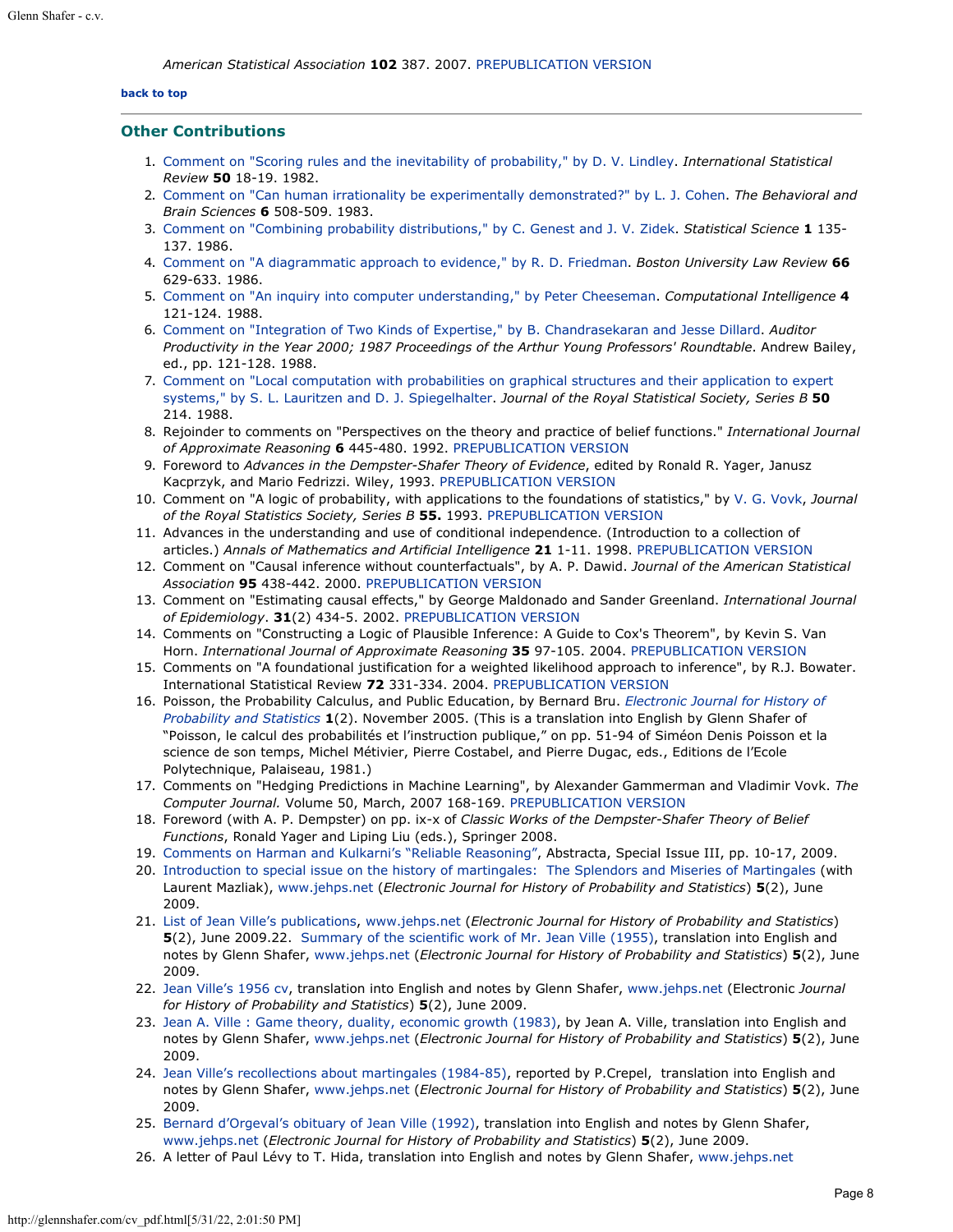(*Electronic Journal for History of Probability and Statistics*) **5**(2), June 2009.

- 27. Dice Games, by Marie-France Bru and Bernard Bru. Translation from the French by Glenn Shafer. *Statistical Science* **33** 285-297. 2018.
- 28. [Comment: On the History and Limitations of Probability Updating](https://doi.org/10.1214/21-STS765A). *Statistical Science* **36**(2) 191-195, May 2021.

#### **[back to top](#page-0-4)**

# <span id="page-8-0"></span>Selected Unpublished Papers

- 1. [An Axiomatic Study of Computation in Hypertrees, Working Paper 232.](http://glennshafer.com/assets/downloads/hypertrees_91WP232.pdf) School of Business, University of Kansas. Oct. 16, 1991.
- 2. [On the Puzzle Presented by Richard Gill](http://glennshafer.com/assets/downloads/puzzle.pdf) (unpublished memorandum written following a workshop on causality at Santa Fe in 1997).
- 3. [The Notion of Event in Probability and Causality: Situating Myself Relative to Bruno](http://glennshafer.com/assets/downloads/italy.pdf) de [Finetti](http://glennshafer.com/assets/downloads/italy.pdf) (unpublished paper presented in Bologna and Pisa in March 2001).
- 4. Using GMAT/GRE scores for doctoral admissions. July 1, 2007. [\[gmat-gre\\_recommendations.pdf](http://glennshafer.com/assets/downloads/gmat-gre_recommendations.pdf)]
- 5. [How to invent game-theoretic statistics yourself, in 16 mostly easy steps.](http://glennshafer.com/assets/downloads/invent.pdf) Feb. 25, 2021

See also [Game-Theoretic Working Papers](http://www.probabilityandfinance.com/#papers) and [Papers on Causality](http://glennshafer.com/books/causality_papers.html)

#### **[back to top](#page-0-4)**

# <span id="page-8-1"></span>Presentations Since Joining Rutgers in 1992

- 1. *Axioms for Uncertain Reasoning.* Keynote address at the Fourth International Conference on Computing and Information. Toronto. May 28, 1992.
- 2. *Uncertainty in Expert Systems.* Ten lectures as the principal lecturer at an NSF-CBMS Regional Research Conference. University of North Dakota. June 1-5, 1992.
- 3. *The Handling of Uncertainty in Expert Systems.* Keynote address at the 1992 Conference on Artificial Intelligence in Petroleum Exploration and Production. Houston. July 22, 1992.
- 4. *Axioms for Computation in Join Trees.* Department of Statistics, Temple University. October 13, 1992.
- 5. *Decision Making with Generalizations of Probability.* Presentation for the panel (with Kenneth Arrow and Peter Fishburn) on epistemic uncertainty in rational decision at the 34th Joint National Meeting of ORSA/TIMS. San Francisco. November 4, 1992.
- 6. *Probabilistic Expert Systems.* Tutorial at the Rutgers Conference on Information Systems. Newark. November 20, 1992.
- 7. *The Language of Causation in Event Trees.* Fourth International Workshop in Artificial Intelligence and Statistics. Fort Lauderdale. January 6, 1993.
- 8. *Probabilistic Causation.* Department of Civil Engineering. Princeton University. February 26, 1993.
- 9. *Causal Explanations for Structural Models.* Organization Management Seminar. Rutgers University. Newark. March 6, 1993.
- 10. *Probabilistic Causation.* Rutgers Center for Operations Research. New Brunswick. March 31, 1993.
- 11. *Probabilistic Causation. Department of Computer Science.* Carnegie-Mellon University. April 22, 1993.
- 12. *The Significance of Jacob Bernoulli's Ars Conjectandi for the Philosophy of Probability Today.* Bayesian Statistics and Econometrics Conference, Basel, Switzerland. April 29, 1993.
- 13. *Understanding Causation Probabilistically.* Department of Philosophy. London School of Economics. June 12, 1993.
- 14. *Causality in Event Trees.* Psychology Department Workshop. Princeton University. September 15, 1993.
- 15. *An Abstract Theory of Probability.* Rutgers Center for Operations Research. October 21, 1993.
- 16. *An Abstract Theory of Probability.* Department of Statistics. Harvard University. October 27, 1993.
- 17. *The Tetrad Representation Theorem.* Statistics Seminar Series. Princeton. November 4, 1993.
- 18. *The Causal Interpretation of Bayes Nets.* Decision Sciences Department, Fuqua School of Business, Duke University. February 17, 1994.
- 19. *The Causal Interpretation of Structural Equations Models.* Marketing Seminar. Columbia Business School. March 3, 1994.
- 20. *Conditional Independence and its Cousins.* Information Sciences Seminar, Department of Electrical Engineering. Princeton University. April 21, 1994.
- 21. *The Causal Interpretation of Bayesian Expert Systems.* Fourth Workshop on Normative Systems. Aalborg, Denmark. May 9, 1994.
- 22. *Probability and Causality.* Kolmogorov Seminar, Department of Mathematical Logic, Moscow State University. May 16, 1994.
- 23. *The Representation of Causation.* Plenary Lecture, International Conference on Information Processing and Management of Uncertainty in Knowledge-Based Systems, Paris, July 4, 1994.
- 24. *The Art of Causal Conjecture.* Department of Statistical Science, University College London. October 25, 1994.
- 25. *Moivrean and Humean Events.* Center for the Philosophy of Science, London School of Economics. October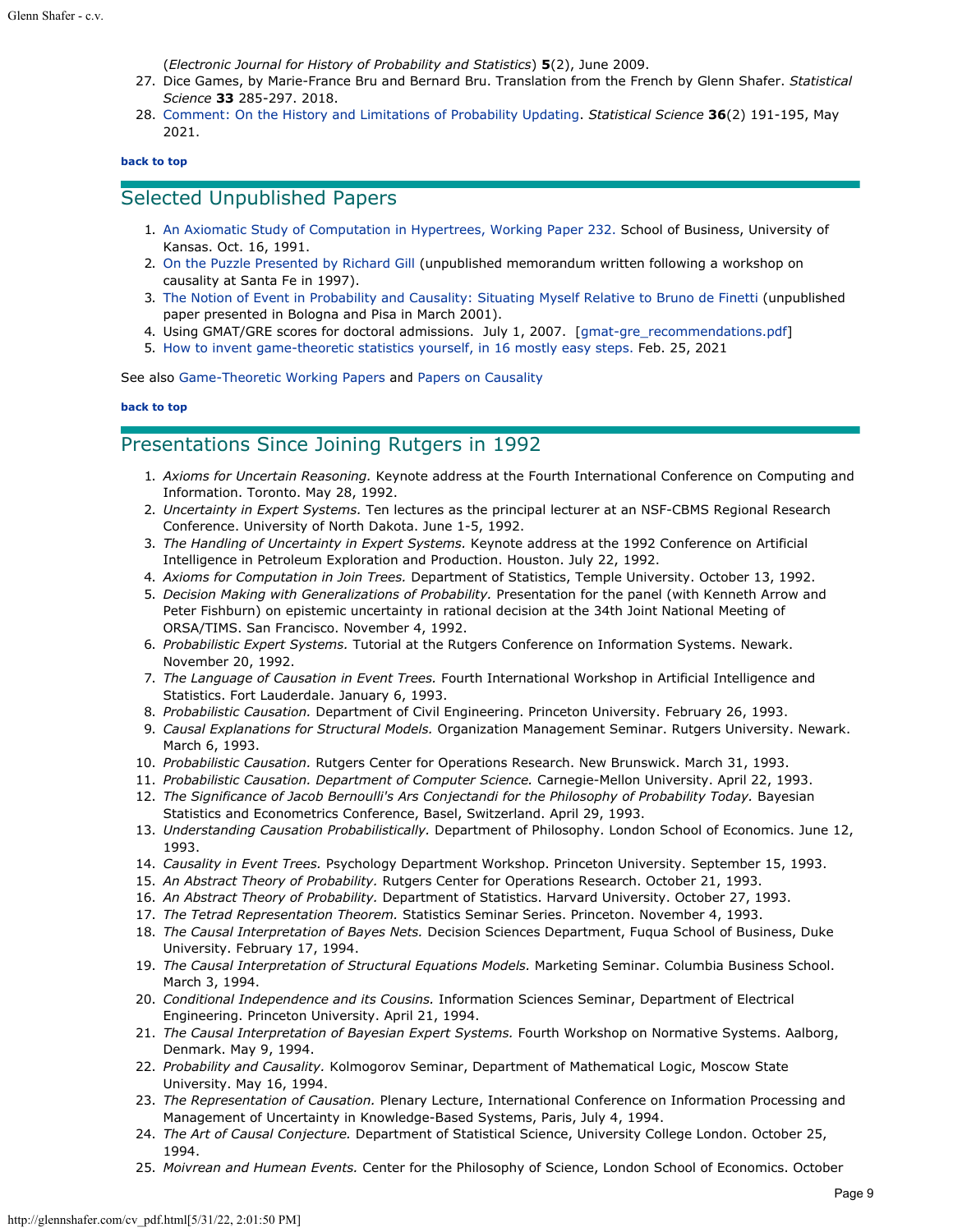27, 1994.

- 26. *The Relevance of Trees.* Symposium on Relevance, American Association for Artificial Intelligence, New Orleans. November 5, 1994.
- 27. *A New Probabilistic Foundation for Causal Inference.* Department of Statistics. Rutgers University. December 7, 1994.
- 28. *Tutorial on Causal Models.* Biennial Meeting on Artificial Intelligence and Statistics, Fort Lauderdale. January 6, 1995.
- 29. *The Art of Causal Conjecture.* Department of Statistics. Yale University. January 23, 1995.
- 30. *Foundations of Probability and Causality: Nine Lectures.* Research Seminar on Probability and Causality. Department of Mathematics and Computer Science, Aalborg University, Denmark. June 12-30, 1995.
- 31. *Alternative Causal Interpretations of Bayes Nets.* International Research Seminar on Statistics and Expert Systems. Oberwolfach, Germany. July 4, 1995.
- 32. *The Multiple Causal Interpretations of Bayes Nets.* Invited lecture followed by panel discussion. Eleventh Annual International Conference on Uncertainty in Artificial Intelligence. Montreal. August 20, 1995.
- 33. *Lord's Paradox.* Department of Biostatistics. Columbia University. September 14, 1995.
- 34. *Two Frameworks for Causality.* Department of Mathematical Statistics. Columbia University. September 18, 1995.
- 35. *Combining Statistical and Computational Ideas of Causality.* Department of Computer Science. Rutgers University. October 16, 1995.
- 36. *Lord's Paradox.* Department of Operations Research. University of Delaware. October 27, 1995.
- 37. *Semantics for Computational Representations of Causality.* Department of Computer Information Systems. New Jersey Institute of Technology. Newark, New Jersey. November 29, 1995.
- 38. *New Foundations of Causal Inference.* International Conference on Uncertainty in Robotics. Amsterdam, Holland. December 4, 1995.
- 39. *Evidence, Causality, and Possibility.* International Atomic Energy Agency. Vienna, Austria. December 7, 1995.
- 40. *Mathematical Foundations for Causal Reasoning.* International Workshop on Mathematics and Artificial Intelligence. Fort Lauderdale, Florida. January 4, 1996.
- 41. *Foundations for Causality and Probability.* Tutorial for the American Mathematical Society. Orlando, Florida. January 9, 1996.
- 42. *Huygens, Bernoulli, and Hume: The Art of Causal Conjecture.* Harrisburg Chapter of the American Statistical Association. May 3, 1996.
- 43. *Lord's Paradox.* Educational Testing Service. May 20, 1996.
- 44. *Humean and Moivrean Events.* International Conference on the Notion of Event in Probabilistic Epistemology. University of Trieste. May 28, 1996.
- 45. *Causal Explanation of Statistical Observations.* Séminaire Risque, Incertitude, et Décision, University of Pierre and Marie Curie (Paris 6). November 4, 1996.
- 46. *Causal Logic.* Séminaire Intelligence Artificielle et Processus de Décision, University of Pierre and Marie Curie (Paris 6). November 11, 1996.
- 47. *Causal Logic.* Department of Computer Science, University of Rheims, France. November 14, 1996.
- 48. *Causal Explanation of Statistical Observations.* Séminaire Risque, Incertitude, et Décision, University of Pierre and Marie Curie (Paris 6). November 18, 1996.
- 49. *Causal Logic.* Department of Computer Science, University of Fribourg, Switzerland. December 7, 1996.
- 50. *Combining Artificial Intelligence and Logic.* Department of Computer Science, University of Pierre and Marie Curie (Paris 6). December 16, 1996.
- 51. *Causal Logic.* Department of Computer Science, University of Grenada, Spain. December 19, 1996.
- 52. *The Mathematical Representation of Causality.* Département d'Economie et Gestion, Ecole Normale Superieure de Cachan. January 16, 1997.
- 53. *Causality in Econometrics.* Département d'Economie et Gestion, Ecole Normale Superieure de Cachan. January 23, 1997.
- 54. *The Mathematical Representation of Probability.* Département d'Economie et Gestion, Ecole Normale Supérieure de Cachan. January 30, 1997.
- 55. *The Meaning of Probability in Game Theory and Finance.* Départment d'Economie et Gestion, Ecole Normale Supérieure de Cachan. February 6, 1997.
- 56. *Causality is not Counterfactual.* Center for the Philosophy of the Natural and Social Sciences, London School of Economics. February 10, 1997.
- 57. *Causality and Statistics.* Department of Statistical Science, University College London. February 11, 1997.
- 58. *Causal Reasoning.* Department of Computer Science, University of Toulouse. March 12, 1997.
- 59. *Causal Explanation and Causal Reasoning.* UNICOM Research Seminar, London. March 17, 1997.
- 60. *Causal Explanation in Statistics.* University of René Descartes (Paris 5). March 24, 1997.
- 61. *Fondement de la probabilité sur la théorie des jeux.* Department of Economics, University of Paris 1. March 25, 1997.
- 62. *The Causal Explanation of Statistical Observations.* Institut National de la Statistique et des Etudes Economiques, Paris. April 21, 1997.
- 63. *Advances in Graphical Models.* Séminaire sur les Réseaux Probabilistes. Department of Computer Science, University of Pierre and Marie Curie (Paris 6). April 28, 1997.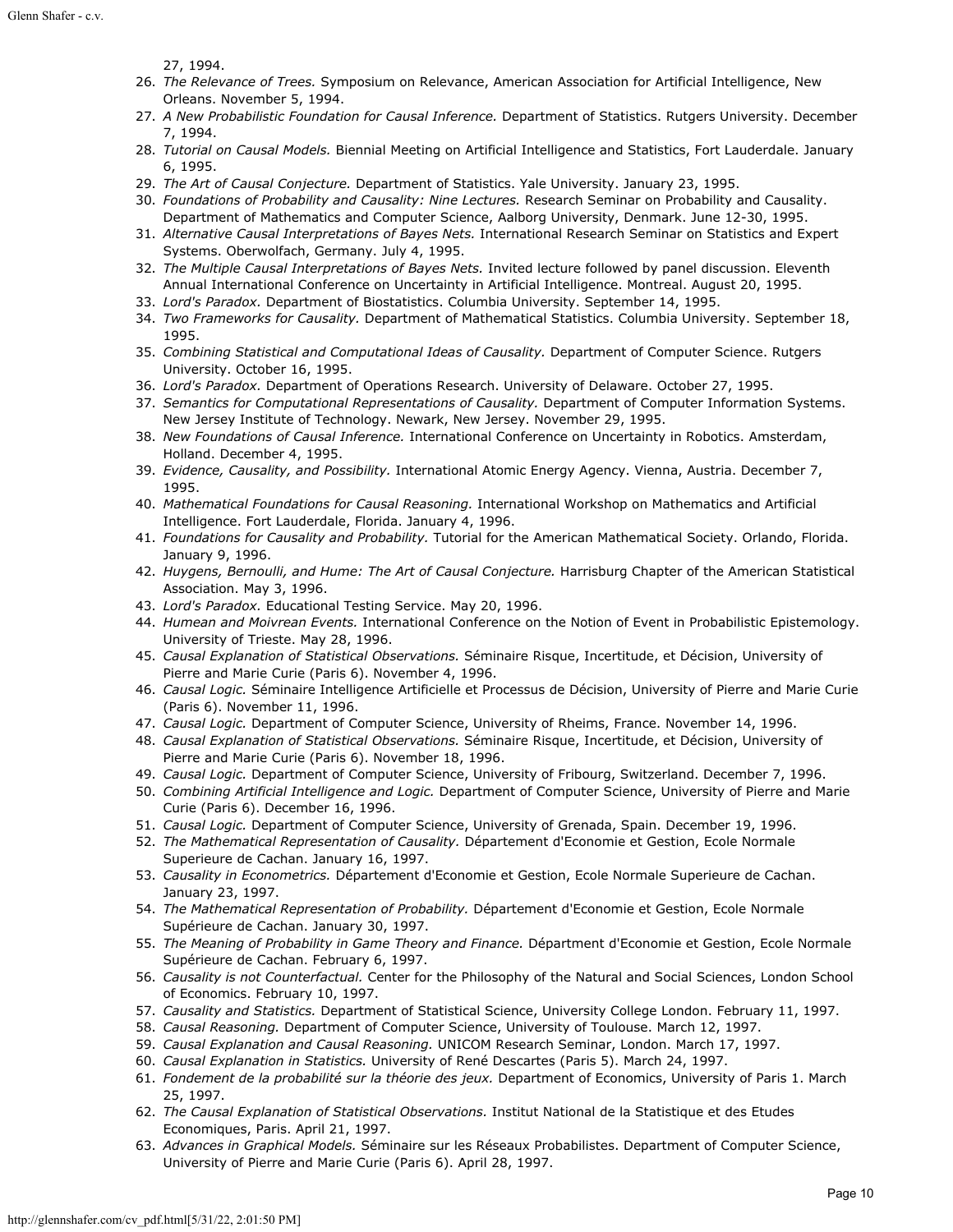- 64. *Causal Explanation of Statistical Observations.* Laboratory of Intelligent Sytems. University of Econcomics, Prague. May 5, 1997.
- 65. *How to Combine Probability and Logic.* Svoboda Lecture for 1997. Academy of Sciences of the Czech Republic, Prague. May 5, 1997.
- 66. *The Causal Explanation of Statistical Observations.* Institut Supérieur de Gestion, Tunis. May 19, 1997.
- 67. *Causal Logic.* Institut des Hautes Etudes Commerciales, Carthage. May 20, 1997.
- 68. *The Philosophy of Causality.* Séminaire conditionnels et rationalité, CREA, Paris. May 30, 1997.
- 69. *Conditionnement et Combinaison.* Central Research Laboratory, Thompson-CSF. Orsay, France. June 3, 1997.
- 70. *The Situation of Causality.* Séminaire du Centre d'Analyse et de Mathématique Sociale, Ecole des Hautes Etudes en Sciences Sociales, Paris. June 10, 1997.
- 71. *Game-Theoretic Foundations for Non-Additive Probability.* Workshop on Risk, Uncertainty, and Decision Making. Chantilly, France. June 12, 1997.
- 72. *La Règle de Dempster.* Séminaire Intelligence Artificielle et Processus de Décision, University of Pierre and Marie Curie (Paris 6). June 19, 1997.
- 73. *How to Think about Causality.* Conference on Inferential Problems in the Analysis of Treatment Effects. Santa Fe Institute. July 26, 1997.
- 74. *A Causal Action Logic.* Symposium on Prospects for a Commonsense Theory of Causation, Spring Symposium Series, American Association for Artificial Intelligence, Stanford University. March 24, 1998.
- 75. *How to Combine Probability and Logic.* Invited Address. European Conference on Artificial Intelligence. Brighton, England. August 28, 1998.
- 76. *A Game-Theoretic Foundation for Probability.* Invited Paper, Third Conference on Logic and the foundations of Game and Decision Theory. International Center for Economic Research. Torino, Italy. December 17-20, 1998.
- 77. *Causality and Responsibility.* Cardozo Law School, Yeshiva University, New York City. March 1, 1999.
- 78. *Black-Scholes Without Probability.* Financial Research Seminar, Chase Bank, Manhattan. July 27, 1999.
- 79. *Foundations for Causal Reasoning.* Invited Tutorial. Fifteenth Conference on Uncertainty in Artificial Intelligence. Stockholm. July 29, 1999.
- 80. *A Game-Theoretic Foundation for Probability.* Keynote Lecture. Conference on Probability Theory: Philosophy, Recent History, and Relations to Science. Sponsored by the Danish Network for the History and Philosophy of Science and the Danish Natural Science Research Council. University of Roskilde, Denmark. September 16, 1999.
- 81. *The Predictive and Counterfactual Understandings of Causality.* Closing Lecture. Conference on Probability Theory: Philosophy, Recent History, and Relations to Science. Sponsored by the Danish Network for the History and Philosophy of Science and the Danish Natural Science Research Council. University of Roskilde, Denmark. September 18, 1999.
- 82. *Beyond Bayes Nets.* Workshop on Conditional Independence Structures and Graphical Models. The Fields Institute for Research in Mathematical Sciences. Toronto. September 27, 1999.
- 83. *Axioms for Event Spaces.* Seminar on Causal Interpretation of Graphical Models. The Fields Institute for Research in Mathematical Sciences. Toronto. October 4, 1999.
- 84. *The Language of Causality. I:* Causal Interpretation of Statistical Structure. Sewall Wright Lecture. Program in the Causal Interpretation and Identification of Conditional Independence Structures. The Fields Institute for Research in Mathematical Sciences. Toronto. November 4, 1999.
- 85. *The Language of Causality: II: Causality and Responsibility.* Sewall Wright Lecture. Program in the Causal Interpretation and Identification of Conditional Independence Structures. The Fields Institute for Research in Mathematical Sciences. Toronto. November 9, 1999.
- 86. *Causality and Responsibility.* Symposium on Artificial Intelligence and Judicial Proof. Benjamin N. Cardozo School of Law. New York City. April 30, 2000.
- 87. *Causal Modular Logic.* Berlin Graduate School of Computer Science. Germany. February 21, 2001.
- 88. *The Notion of Event in Probability and Causality: Situating Myself Relative to Bruno de Finetti.* Scuola Normale Superiore. Pisa, Italy. March 14, 2001.
- 89. *Dynamic Events and Game-Theoretic Probability.* Dipartimento di Scienze Statistiche Paolo Fortunati, Università degli Studi di Bologna. Italy. March 15, 2001.
- 90. *The Probability Game.* Berlin Fulbright Seminar, Berlin, Germany. March 28, 2001.
- 91. *Game-Theoretic Foundations for Probability.* Joint Seminar of the Department of Economics, University of Leipzig and the Handelschochschule Leipzig. Germany. April 24, 2001.
- 92. *Weak Causal Structures and the Central Limit Theorem.* Fachbereich Wirtschaftswissenschaft, Frei Universität. Berlin, Germany. April 26, 2001.
- 93. *Replacing Measure Theory with Game Theory as a Foundation for Probability.* Department of Statistics, University of Munich. Germany. May 28, 2001.
- 94. *The Probability Game.* Internationales Begegnungszentrum der Wissenschaft. Berlin, Germany. May 30, 2001.
- 95. *A Game-Theoretic Capital Asset Pricing Model.* School of Business. University of Kansas. September 29, 2001.
- 96. *[Lectures on Probability and Finance.](http://www.glennshafer.com/public_lectures.html)* Rutgers University Newark. January-April, 2002.
- 97. *Game-Theoretic Probability.* Seminar über Statistik. ETH and University of Zurich. Zurich, Switzerland.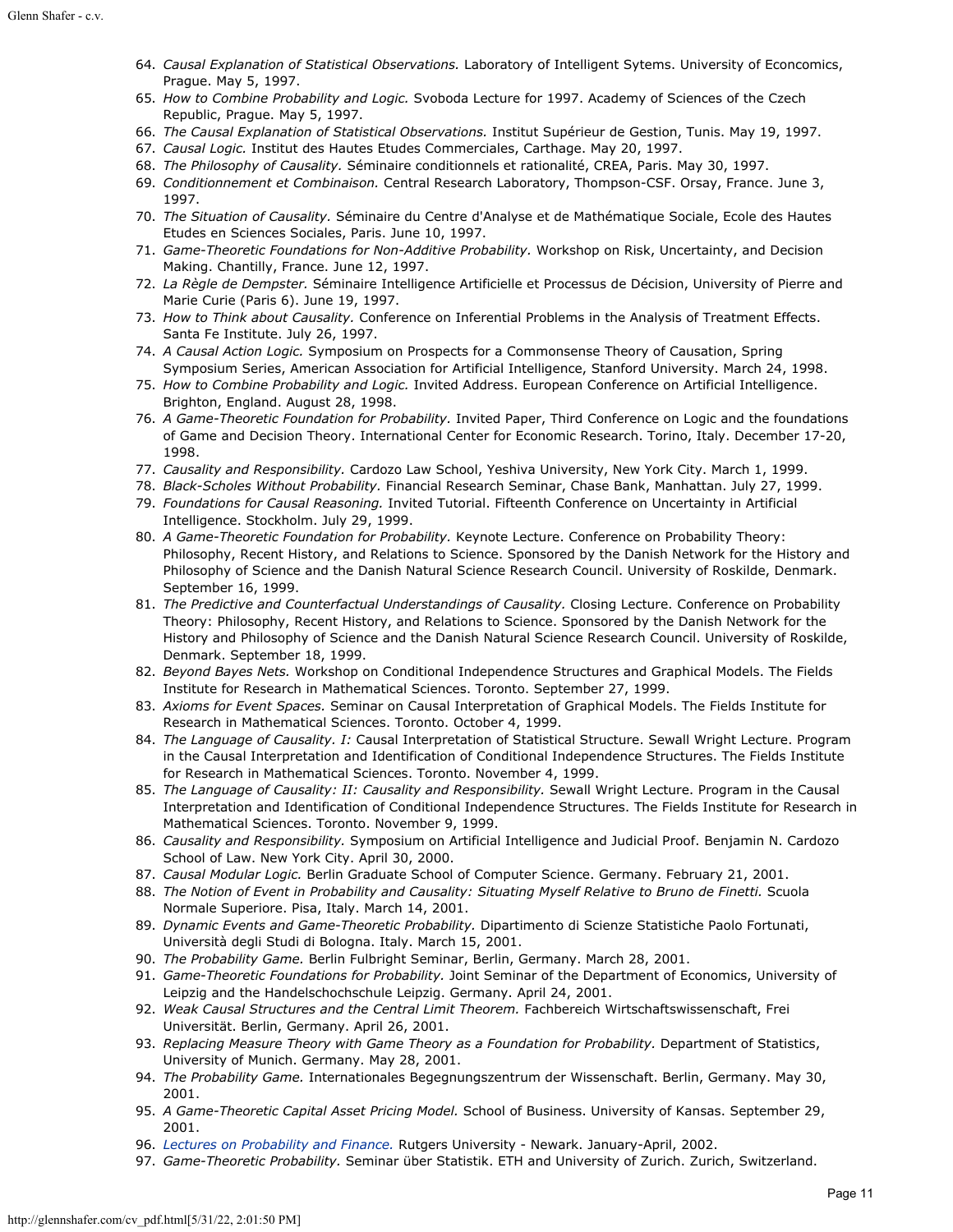January 11, 2002.

- 98. *Probability and Finance as a Game.* Applied Mathematics Seminar. Cornell University. January 25, 2002.
- 99. *A Game-Theoretic Capital Asset Pricing Model.* Washington Area Finance Association Semi-Annual Meeting. George Washington University. April 31, 2002.
- 100. *The Sources of Kolmogorov's Grundbegriffe.* International Conference on Kolmogorov and Contemporary Mathematics. Moscow State University. June 18, 2003.
- 101. *[Causal Interpretation of Graphical Models.](http://www.glennshafer.com/assets/downloads/talks101_causalgraphical.pdf)* 54th Session of the International Statistical Institute. Berlin. August 14, 2003.
- 102. *[Putting Finance Theory at the Heart of Probability Theory.](http://www.glennshafer.com/assets/downloads/finance_heart.pdf)* Research Colloquium, LeBow College of Business, Drexel University, Philadelphia. November 14, 2003.
- 103. *Foundations for Finance and Probability.* Statistics Seminar, Department of Mathematical Sciences, New Jersey Institute of Technology. December 3, 2003.
- 104. *[The Empirical Aspect of Probability: From Jacob Bernoulli to the Efficient Market Hypothesis.](http://www.glennshafer.com/assets/downloads/gorenstein.pdf)* [Gorenstein](http://www.glennshafer.com/assets/downloads/reward.pdf) [Lecture](http://www.glennshafer.com/assets/downloads/reward.pdf), Rutgers University. New Brunswick, New Jersey. April 21, 2004.
- 105. *The Empirical Aspect of Probability.* Department of Mathematical Informatics, University of Tokyo, Hongo Campus. May 26, 2004.
- 106. *[Conformal Prediction.](http://www.glennshafer.com/assets/downloads/conformal.pdf)* Department of Mathematics, University of Tokyo, Komaba Campus. May 27, 2004.
- 107. *Contributions to Machine Learning.* Department of International Studies, Meiji Gakuin University, Tokyo. May 31, 2004.
- 108. *[Why do Price Series Look Like Ito Processes?](http://www.glennshafer.com/assets/downloads/ito.pdf)* Statistics Seminar, Department of Economics, University of Tokyo, Hongo Campus. June 1, 2004.
- 109. *[Is Everything Stochastic?](http://www.glennshafer.com/assets/downloads/every.pdf)* Statistics Seminar, Department of Mathematics and Computing Science, Tokyo Institute of Technology. June 2, 2004.
- 110. *Implications of Cournot's Principle for Machine Learning and Finance.* Department of Computer Science, Royal Holloway College. June 29, 2004.
- 111. *[Dynamic Hedging Without Probability.](http://www.glennshafer.com/assets/downloads/dynamic.pdf)* Conference on Financial Innovation, sponsored by the Rutgers University Whitcomb Center for Research in Financial Services and held at Verizon Headquarters, New York City. November 12, 2004.
- 112. *Defensive Forecasting.* 10th International Workshop on Artificial Intelligence and Statistics, Barbados. January 7, 2005.
- 113. *The Game-Theoretic Framework for Managing Uncertainty.* Three-hour tutorial. 8th International Conference on Information Fusion (FUSION 2005). Philadelphia. July 29, 2005.
- 114. *[From Cournot's Principle to the Efficient Market Hypothesis.](http://www.glennshafer.com/assets/downloads/cournot.pdf)* Cournot Centre for Economic Studies, Paris. [8th](http://www.glennshafer.com/assets/downloads/Programme_English.pdf) [International Conference:](http://www.glennshafer.com/assets/downloads/Programme_English.pdf) Augustin Cournot; Economic Models and Rationality. Paris. December 1, 2005.
- 115. *[Game-Theoretic Probability and the History of the Philosophy of Probability.](http://glennshafer.com/assets/downloads/talks115_toyko06.pdf)* Keynote. Workshop on Game-Theoretic Probability and Related Topics. University of Tokyo. March 17, 2006.
- 116. *[The implications of Cournot's principle for market prices.](http://www.glennshafer.com/assets/downloads/prices.pdf)* Ecole des Hautes Etudes en Sciences Sociales, Paris. May 16, 2006.
- 117. *[Defensive Forecasting.](http://www.glennshafer.com/assets/downloads/defensive.pdf)* Séminaire Données et Apprentissage Artificiel. Laboratoire d'Informatique de Paris 6. May 18, 2006.
- 118. *[Why did Cournot's principle disappear?](http://www.glennshafer.com/assets/downloads/disappear.pdf)* Ecole des Hautes Etudes en Sciences Sociales, Paris. May 19, 2006.
- 119. *[Philosophical implications of defensive forecasting.](http://www.glennshafer.com/assets/downloads/philosophy.pdf)* Institut d'histoire et de philosophie des sciences et des techniques. Paris. May 19, 2006.
- 120. *Introduction to Dempster-Shafer Theory.* Workshop on recent developments in the Dempster-Shafer theory. Rutgers-Newark. June 30, 2006.
- 121. *The Game-Theoretic Framework for Probability.* Plenary Lecture, International Conference on Information Processing and Management of Uncertainty (IPMU 2006). Paris. July 5, 2006.
- 122. *Defensive Forecasting.* ISSEK Invitational Workshop on Preferences and Similiarities, International Centre for Mechanical Sciences, Udine, Italy. October 6, 2006.
- 123. *[Moving the Dempster-Shafer Theory Forward](http://www.cs.rhul.ac.uk/Outreach/News-and-Events/2006/shafer.html).* Department of Computer Science, Royal Holloway, University of London. October 20, 2006.
- 124. *The Betting Interpretation of Dempster-Shafer Degrees of Belief.* School of Computational Science, Florida State University. February 27, 2007.
- 125. *Circling Back to Dempster-Shafer: A Personal Trajectory.* Office of Naval Research, Washington, D.C. February 23, 2007.
- 126. *Tutorial on Conformal Prediction.* Workshop on Information Theory and Applications, University of California at San Diego. February 1, 2007. [RELATED PAPER](http://www.glennshafer.com/assets/downloads/03.pdf)
- 127. *Is There a Useful Way to Deal Formally with Multiple Sources of Uncertainty?* Department of Environmental Sciences, Rutgers University. March 2, 2007.
- 128. *What is risk? What is probability?* Plenary Talk at the 2007 Risk Symposium: Risk Analysis for Homeland Security and Defense, sponsored by Los Alamos National Laboratories, Santa Fe, New Mexico. March 27, 2007
- 129. *Game Theoretic Probability and its Applications.* Department of Mathematics, Imperial College, London. April 27, 2007.
- 130. *[What](http://www.glennshafer.com/assets/downloads/fusion07%20augment.pdf) is risk? [What is probability?](http://www.glennshafer.com/assets/downloads/fusion07%20augment.pdf)* Tutorial, Fusion 2007, Quebec City. July 9, 2007.
- 131. *Game-Theoretic Probability: Theory and Applications.* ISIPTA'07 Fifth International Symposium on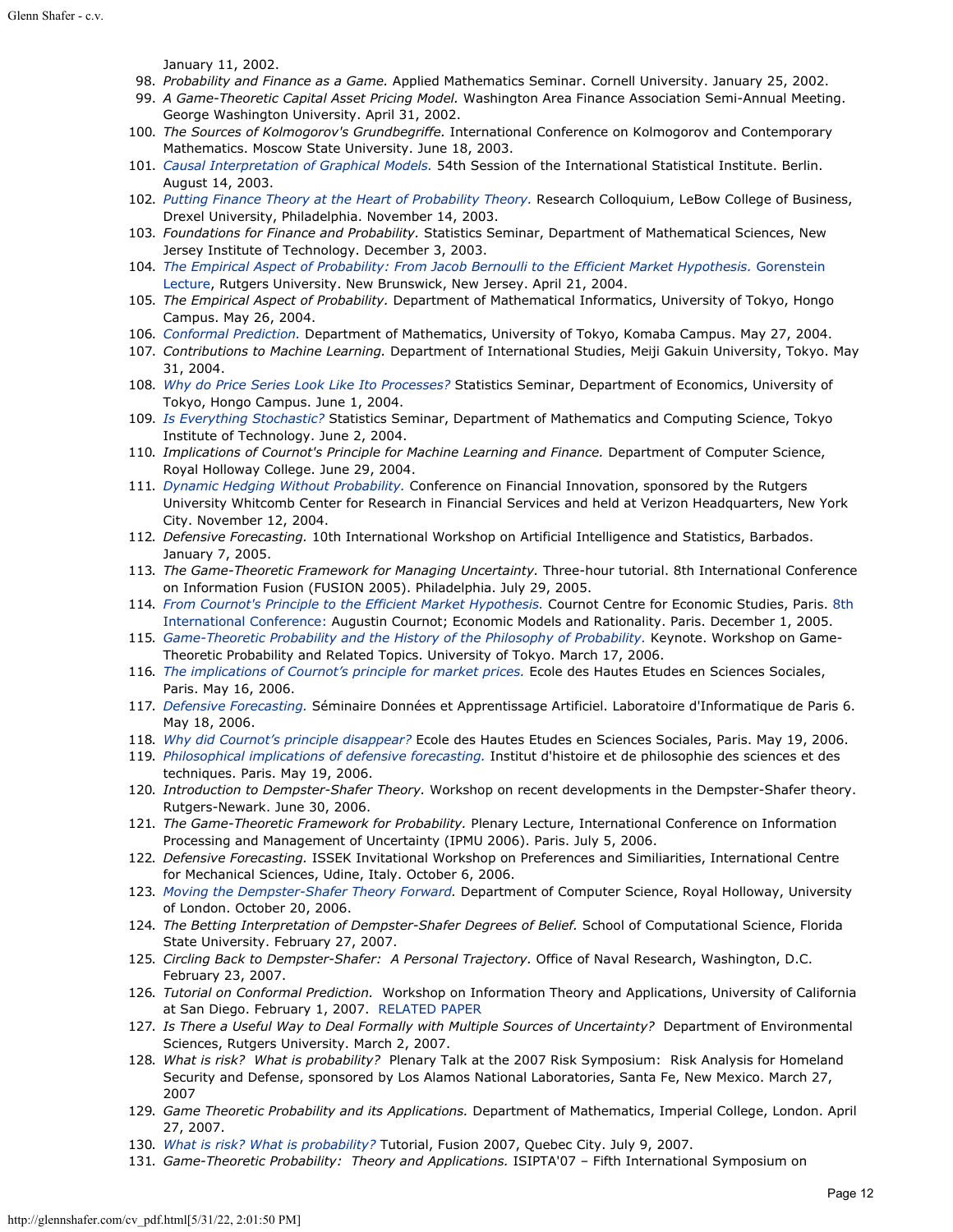Imprecise Probability: Theories and Applications, Charles University, Faculty of Mathematics and Physics, Prague, Czech Republic. July 17, 2007.

- 132. *Probability vs Evidence. Army Research Office Workshop on Abductive Reasoning.* University of Maryland. August 23, 2007.
- 133. *Game-theoretic probability, with applications to finance and prediction*. Bank of America, New York. October 19, 2007.
- 134. *Dempster-Shafer judgements*. Workshop commemorating the 50th anniversary of the Harvard Statistics Department, Cambridge. October 27, 2007.
- 135. *[Game-Theoretic Probability and Defensive Forecasting](http://www.glennshafer.com/assets/downloads/wsc07.pdf)*[,](http://www.glennshafer.com/assets/downloads/wsc07.pdf) Winter Simulation Conference '07, Washington, D.C. December 11, 2007. [RELATED PAPER](http://www.glennshafer.com/assets/downloads/wsc07shafer.pdf)
- 136. *The use of game-theoretic probability for probability judgment*. Workshop on Game-Theoretic Probability and Related Topics, Department of Mathematical Informatics, University of Tokyo. February 28, 2008.
- 137. *Game-theoretic probability and defensive forecasting.* Japan Statistical Society, Tokyo. March 1, 2008.
- 138. *Game-theoretic probability*. Rutgers Experimental Mathematics Seminar, New Brunswick, New Jersey. March 6, 2006.
- 139. *Game-theoretic probability*. Decision Sciences Research Seminar, INSEAD, Fontainebleau, France. April 11, 2008.
- 140. *Was Jean Ville a statistician?* Royal Statistical Society North Eastern Local Group, Durham, England. May 8, 2008.
- 141. *Putting online prediction online*. Workshop on Principles and Methods of Statistical Inference with Interval Probability. Department of Mathematical Sciences, Durham, England. May 12, 2008.
- 142. *Game-theoretic probability*. Applied Mathematics Colloquium, Columbia University. May 20, 2008.
- 143. *Why was Jean Ville's work on game-theoretic probability forgotten?* NAFIPS 2008, New York. May 21, 2008.
- 144. *Game-theoretic probability*. SIPTA School 08. Montpellier, France. July 8, 2008.
- 145. *Game-theoretic probability and its applications*. Microsoft Research, Redmond, Washington. October 15, 2008.
- 146. *Cournot's principle: A unifying interpretation of probability.* Prague International Colloquium on Foundations of Uncertainty: Probability and Its Rivals. September 2, 2009.
- 147. *Three betting interpretations of probability.* Department of Statistics, University of North Carolina, Chapel Hill. October 26, 2009
- 148. *The meaning of independence in Dempster-Shafer theory.* Department of Statistics, Purdue University. November 5, 2009.
- 149. *Game-theoretic probability and its applications.* [Subjective Bayes Workshop](http://www2.warwick.ac.uk/fac/sci/statistics/crism/workshops/subjective_bayes/programme/), Center for Research in Statistical Methodology, University of Warwick. December 14, 2009.
- 150. *[A betting interpretation for probabilities and Dempster-Shafer degrees of belief](http://www.ensieta.fr/belief2010/Doc/ShaferSlides.pdf).* [Workshop on the Theory of](http://www.ensieta.fr/belief2010/Doc/ShaferSlides.pdf) [Belief Functions](http://www.ensieta.fr/belief2010/Doc/ShaferSlides.pdf). Ecole Nationale Supérieure d'Ingénieurs, Brest. April 2, 2010.
- 151. *[Betting interpretations of probability.](http://www.clrc.rhul.ac.uk/GTP2010/Day1/glenn.shafer.pdf)* [Third Workshop on Game-Theoretic Probability and Related Topics](http://www.clrc.rhul.ac.uk/GTP2010/). Computer Learning Research Centre, Royal Holloway University of London. June 21, 2010.
- 152. *Game-theoretic probability and its applications.* PIMS Distinguished Seminar Series in Bayesian Methodologies. Departments of Computer Science, University of Saskatchewan and University of Regina. September 23, 2010.
- 153. *Is everything stochastic?* Cournot Centre for Economic Studies, Paris. October 13, 2010.
- 154. *The implications of defensive forecasting for probability judgement.* Probabilités juridiques et statistiques judiciaires. Université de Franche-Comté, Besançon. October 14, 2010.
- 155. *Interpreting game-theoretic probability.* Philosophy of Science Association, Montreal. November 6, 2010.
- 156. *Basics and interpretation of game-theoretic probability.* Keynote to Fourth Workshop on Game-Theoretic Probability and Related Topics, University of Tokyo. November 12, 2012.
- 157. *[Testing with non-negative martingales, measure-theoretically and game-theoretically](http://www.glennshafer.com/assets/downloads/talks157_TestMartingales-CIMAT.pdf).* Department of Statistics, University of Michigan, February 1, 2013, and Center for Research in Mathematics, Guanajuato, Mexico, March 21, 2013.
- 158. *[Introduction to game-theoretic probability](http://www.glennshafer.com/assets/downloads/talks158_IsEverythingStochastic.pdf).* Keynote to Workshop on Games and Decisions, Centro de Ricerca Matematica Ennio De Giorgi, Scuola Normale Superiore, Pisa, Italy. July 8, 2013.
- 159. *[The eternal debate between Bernoulli and Leibniz.](http://www.glennshafer.com/assets/downloads/talks159_budapest-for-stigler.pdf)* Keynote to 29th European Meeting of Statisticians, Budapest, Hungary. July 21, 2013.
- 160. *[Introduction to the Fifth Workshop on Game-Theoretic Probability and Related Topics](http://www.glennshafer.com/assets/downloads/talks160_keynote.pdf).* Centro de Investigación en Matemáticas, Guanajuato, Mexico. November 13, 2014.
- 161. *Game-theoretic prediction without exogenous probabilities.* Distinguished Lecture on Complex Systems. Sandia National Laboratories. Albuquerque, New Mexico. September 1, 2015.
- 162. *Game-theoretic prediction without exogenous probabilities.* Department of Electrical and Computer Engineering, Temple University. September 23, 2015.
- 163. *Whither Kiyosi Itô's reconciliation of Lévy (betting) and Doob (measure)?* Keynote for the Cournot Center's Conference celebrating the centennial of the birth of Kiyosi Itô: KIYOSI ITÔ'S LEGACY FROM A FRANCO-JAPANESE PERSPECTIVE, French Embassy, Tokyo, November 26, 2015.
- 164. *[Munich lectures on Game-Theoretic Probability](https://philpharmblog.wordpress.com/2016/02/02/seminar-on-the-philosophy-of-game-theoretic-probability/).* Ten lectures, given at the [Munich Center for Mathematical](http://www.mcmp.philosophie.uni-muenchen.de/index.html) [Philosophy](http://www.mcmp.philosophie.uni-muenchen.de/index.html), Ludwig Maximilian University of Munich, Germany. March 15-21, 2016.
- 165. *[The invention of random variables: concept and name](http://glennshafer.com/assets/downloads/talks165_invention-random-variables.pdf)*. [Workshop on History of Statistics](http://statsoz-neu.userweb.mwn.de/research/ws_historystatistik_2016/), Department of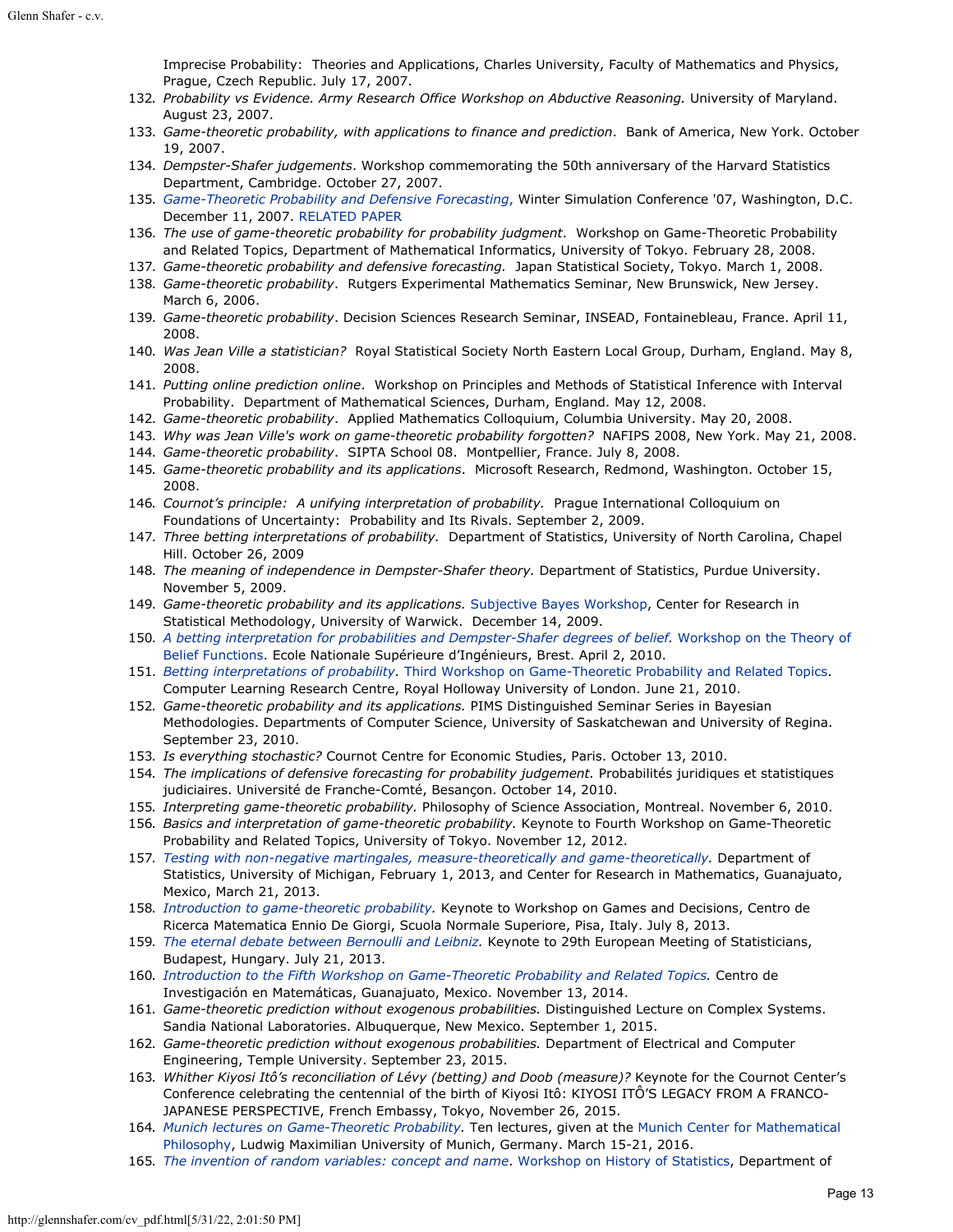Statistics, Ludwig Maximilian University of Munich, Germany. March 22-23, 2016.

- 166. *[Probability Judgement](http://glennshafer.com/assets/downloads/talks166_EvidenceConference.pdf)*. [Munich-Sydney-Tilburg Conference 9: Evidence, Inference, and Risk](http://www.must2016.philosophie.uni-muenchen.de/program/index.html). Munich Center for Mathematical Philosophy, Germany. March 31, 2016.
- 167. *[What does "frequentist" mean?](http://glennshafer.com/assets/downloads/talks167_BFF.pdf)* [Workshop on Fusion Learning, BFF inferences and Statistical Foundations.](http://stat.rutgers.edu/bff2016-program) Department of Statistics, Rutgers University - New Brunswick, New Jersey. April 11, 2016.
- 168. *[How speculation can explain the equity premium](http://glennshafer.com/assets/downloads/talks168_speculation_16Nov2016.pdf).* Department of Accounting and Information Systems. Rutgers Business School. October 14, 2016.
- 169. *How speculation can explain the equity premium.* Department of Economics, Rutgers University Newark. November 16, 2016.
- 170. *[Dempster-Shafer is fiducial and so are you.](http://glennshafer.com/assets/downloads/talks170_fiducial-Harvard_BFF.pdf)* Fourth Bayesian, Fiducial, and Frequentist Conference (BFF4), Department of Statistics, Harvard University. May 1, 2017.
- 171. *[What is accomplished by successful non-stationary stochastic prediction?](http://glennshafer.com/assets/downloads/talks171_shaferICERM.pdf)* ICERM, Brown University. June 19, 2017.
- 172. *[Three principles for using probability.](http://glennshafer.com/assets/downloads/talks172_shaferkansasBFF.pdf)* School of Business, University of Kansas. October 20, 2017.
- 173. *[Hypothesis Testing as a Game.](http://glennshafer.com/assets/downloads/talks173_Hypothesis-testing_Ahmedabad.pdf)* Second Journal of Accounting, Auditing and Finance Symposium, Indian Institute of Management Ahmedabad. January 9, 2018.
- 174. *Hypothesis Testing as a Game.* Department of Biostatistics, Columbia University Mailman School of Public Health. March 8, 2018.
- 175. *[So Much Data. Have We Been Here Before?](http://glennshafer.com/assets/downloads/talks175_shaferBFF5.pdf)* Banquet talk for the Fifth Bayesian, Fiducial, and Frequentist (BFF5) Conference: Foundations of Data Science, Ann Arbor, Michigan. May 7, 2018.
- 176. *Hypothesis Testing as a Game.* Keynote, 17th International Conference on Information Processing and Management of Uncertainty in Knowledge-Based Systems, Cádiz (Spain), June 11, 2018
- 177. *When Data is a Science, Who Needs Probability?* Banquet talk for the International Chinese Statistics Association's 2018 Applied Statistics Symposium, New Brunswick, New Jersey. June 15, 2018.
- 178. *Hypothesis Testing as a Game.* 12th International Vilnius Conference on Probability Theory and Mathematical Statistics and 2018 IMS Annual Meeting on Probability and Statistics, Vilnius, Lithuania. July 5, 2018.
- 179. *Pascal's and Huygens's game-theoretic foundations for probability.* Sarton Lecture, School of Architecture and Engineering, University of Ghent. December 13, 2018.
- 180. *[Game-theoretic statistics.](http://glennshafer.com/assets/downloads/talks180_amsterdam.pdf)* Centrum Wiskunde & Informatica, Amsterdam. December 17, 2018.
- 181. *[Reviving Pascal's and Huygens's game-theoretic foundations for probability.](http://glennshafer.com/assets/downloads/talks181_utrecht.pdf)* Department of Philosophy, University of Utrecht. December 19, 2018.
- 182. *The language of betting as a strategy for scientific communication.* Rutgers Experimental Mathematics Seminar. February 14, 2019.
- 183. *The language of betting as a strategy for communicating statistical results.* Rutgers Department of Statistics and Biostatistics. February 27, 2019.
- 184. *The language of betting as a strategy for communicating statistical and scientific results.* Rutgers Foundations of Probability Seminar. March 4, 2019.
- 185. *Evidence and the language of betting.* Computer Science Colloquium, CUNY Graduate Center. March 7, 2019.
- 186. *The language of betting as a strategy for scientific communication.* LIP6, Université Pierre et Marie Curie. March 20, 2019.
- 187. *Pascal's and Huygens's game-theoretic foundations for probability.* Teachers College, Columbia University. March 25, 2019.
- 188. *Let's replace p-values with betting outcomes!* 12th MuST and 3rd PSE: Statistical Reasoning and Scientific Error, Munich. July 1, 2019.
- 189. *Let's replace p-values with betting outcomes!* ISIPTA 2019, Ghent. July 4, 2019.
- 190. *[Let's replace p-values with betting outcomes!](http://glennshafer.com/assets/downloads/talks190_frankfurt9july2019.pdf)* PROGIC 2019, Frankfurt. July 9, 2019.
- 191. *Let's replace p-values with betting scores.* Association for Mathematics Applied to Social and Economic Sciences. Perugia, September 11, 2019.
- 192. *The 19th century origins of confidence intervals, significance tests, and p-hacking.* Rutgers Foundations of Probability Seminar. March 4, 2019.
- 193. *[The history of significance testing.](http://glennshafer.com/assets/downloads/talks193_historysigniftesting_FSU6dec2019.pdf)* College of Education, Florida State University, Tallahassee. December 6, 2019.
- 194. *[Using game theory to reunify subjective and objective probability.](http://glennshafer.com/assets/downloads/talks194_CUNYdec132019.pdf)* Seminar in Logic, Games and Language, CUNY Graduate Center. December 13, 2019.
- 195. *Let's replace p-values with betting scores.* 4th JAAF India Symposium, IIM Bangalore. January 12, 2020.
- 196. *[Let's replace p-values with betting scores.](http://glennshafer.com/assets/downloads/talks196_bettingscores_NYU2april2020.pdf)* Finance & Risk Engineering Lecture, NYU Tandon School of Engineering. April 2, 2020. [YouTube video](https://www.youtube.com/watch?v=QfX0azSChPk), as recorded by NYU Tandon School of Engineering as part of the Brooklyn Quant Experience (BQE) Lecture Series.
- 197. *[Testing by betting.](http://glennshafer.com/assets/downloads/talks197_RSS_090920.pdf)* Royal Statistical Society Discussion Meeting. September 9, 2020. [Paper \(pre-print\),](http://glennshafer.com/assets/downloads/articles/article104_jrss_shafer.pdf?lang=en-GB) [slides,](http://glennshafer.com/assets/downloads/talks197_RSS_090920.pdf) [video.](https://youtu.be/qKWF737Av2o)
- 198. *Testing by betting and the randomness of risk.* Mathematics Department, University of Kansas. October 8, 2020.
- 199. *Testing by betting and the randomness of risk.* Statistics Seminar, Durham University. October 19, 2020.
- 200. *[Game-theoretic foundations for statistical testing and imprecise probabilities.](http://glennshafer.com/liverpool-lectures.html)* Four lectures for [SIPTA school](https://riskinstitute.uk/events/sipta-school-2020/)